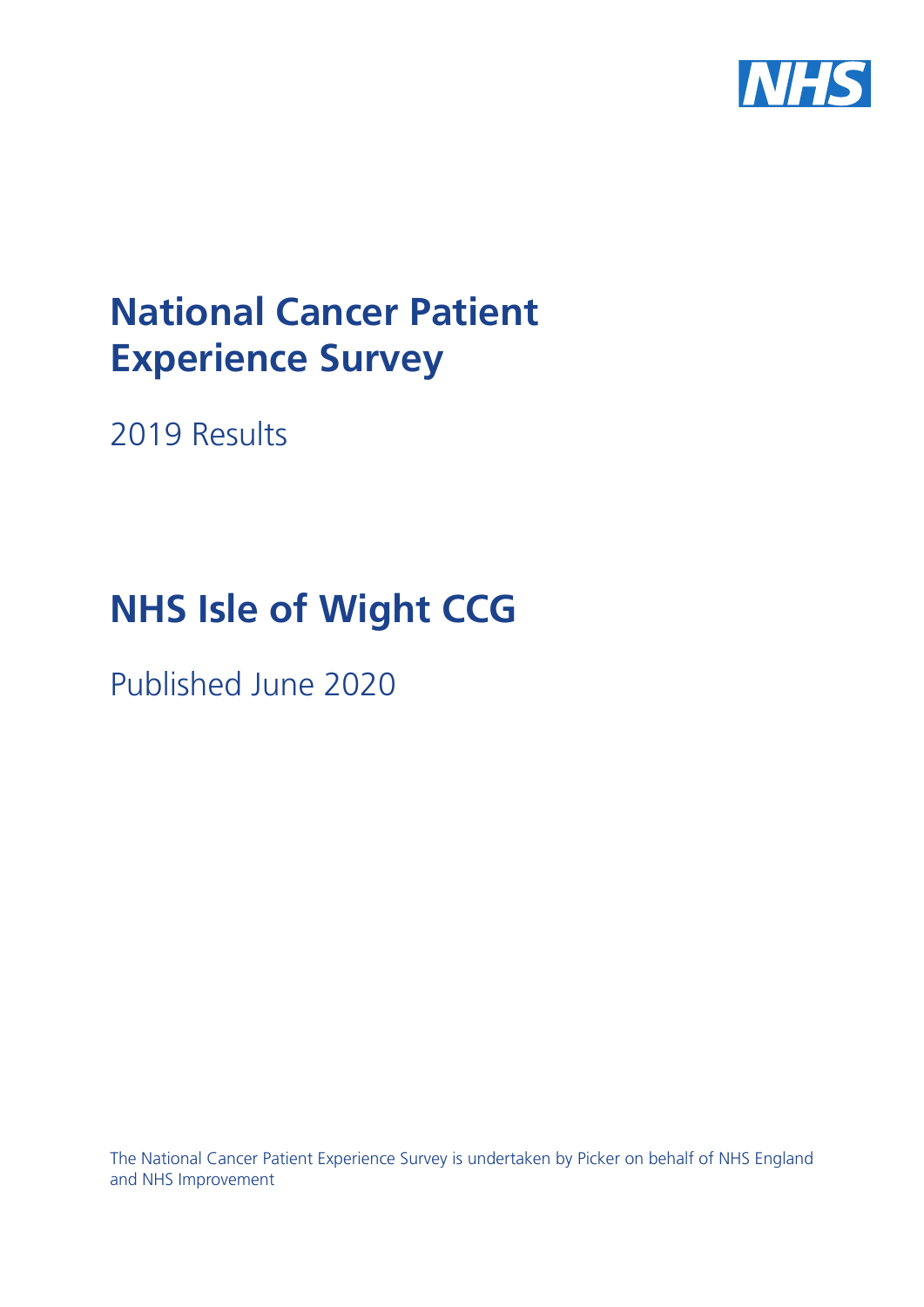# **Executive Summary** Case Mix Adjusted scores

### **Cancer Dashboard Questions**

The following seven questions are included in phase 1 of the Cancer Dashboard developed by Public Health England and NHS England:

Q61. Patient's average rating of care scored from very poor to very good

| 0   | 2                                                             | 3 | 4 | 5 | 6 | 7 | 8   | 9 | 10                                                                                            |  |
|-----|---------------------------------------------------------------|---|---|---|---|---|-----|---|-----------------------------------------------------------------------------------------------|--|
|     |                                                               |   |   |   |   |   | 8.6 |   |                                                                                               |  |
|     |                                                               |   |   |   |   |   |     |   | Q18. Patient definitely involved as much as they wanted in decisions about care and treatment |  |
|     |                                                               |   |   |   |   |   |     |   | Q19. Patient given the name of a CNS who would support them through their treatment           |  |
| 81% | Q20. Patient found it very or quite easy to contact their CNS |   |   |   |   |   |     |   |                                                                                               |  |
|     |                                                               |   |   |   |   |   |     |   | Q39. Patient always felt they were treated with respect and dignity while in hospital         |  |
|     | leaving hospital                                              |   |   |   |   |   |     |   | Q41. Hospital staff told patient who to contact if worried about condition or treatment after |  |
| 59% | treatment                                                     |   |   |   |   |   |     |   | Q55. General practice staff definitely did everything they could to support patient during    |  |

### **Questions Outside Expected Range**

| $\sim$ 0.000 at 0.100 $\sim$ 0.100 at 0.100 $\sim$ 0.110 at 0.100 at 0.100 at 0.100 at 0.100 at 0.100 at 0.100 at 0.100 at 0.100 at 0.100 at 0.100 at 0.100 at 0.110 at 0.110 at 0.110 at 0.110 at 0.110 at 0.110 at 0.110 at 0.110 |            |                            |                            |                   |
|-------------------------------------------------------------------------------------------------------------------------------------------------------------------------------------------------------------------------------------|------------|----------------------------|----------------------------|-------------------|
|                                                                                                                                                                                                                                     |            | Case Mix Adjusted Scores   |                            |                   |
|                                                                                                                                                                                                                                     | 2019 Score | Lower<br>Expected<br>Range | Upper<br>Expected<br>Range | National<br>Score |
| Q22. Hospital staff gave information about support or self-help groups for people with<br>cancer                                                                                                                                    | 83%        | 84%                        | 93%                        | 88%               |
| Q28. Afterwards, staff completely explained how operation had gone in understandable<br>way                                                                                                                                         | 72%        | 73%                        | 86%                        | 79%               |
| Q44. Cancer doctor had the right documents at patient's last outpatient appointment                                                                                                                                                 | 93%        | 93%                        | 98%                        | 96%               |
| Q51. Hospital staff definitely gave family or someone close all the information needed to<br>help care at home                                                                                                                      | 51%        | 53%                        | 67%                        | 60%               |
| Q54. GP given enough information about patient's condition and treatment                                                                                                                                                            | 92%        | 92%                        | 98%                        | 95%               |
| Q56. Different people treating and caring for patient always work well together to give best<br>possible care                                                                                                                       | 65%        | 67%                        | 78%                        | 73%               |
| Q60. Someone discussed with patient whether they would like to take part in cancer<br>research                                                                                                                                      | 19%        | 21%                        | 40%                        | 30%               |
| Q61. Patient's average rating of care scored from very poor to very good                                                                                                                                                            | 8.6        | 8.6                        | 9.0                        | 8.8               |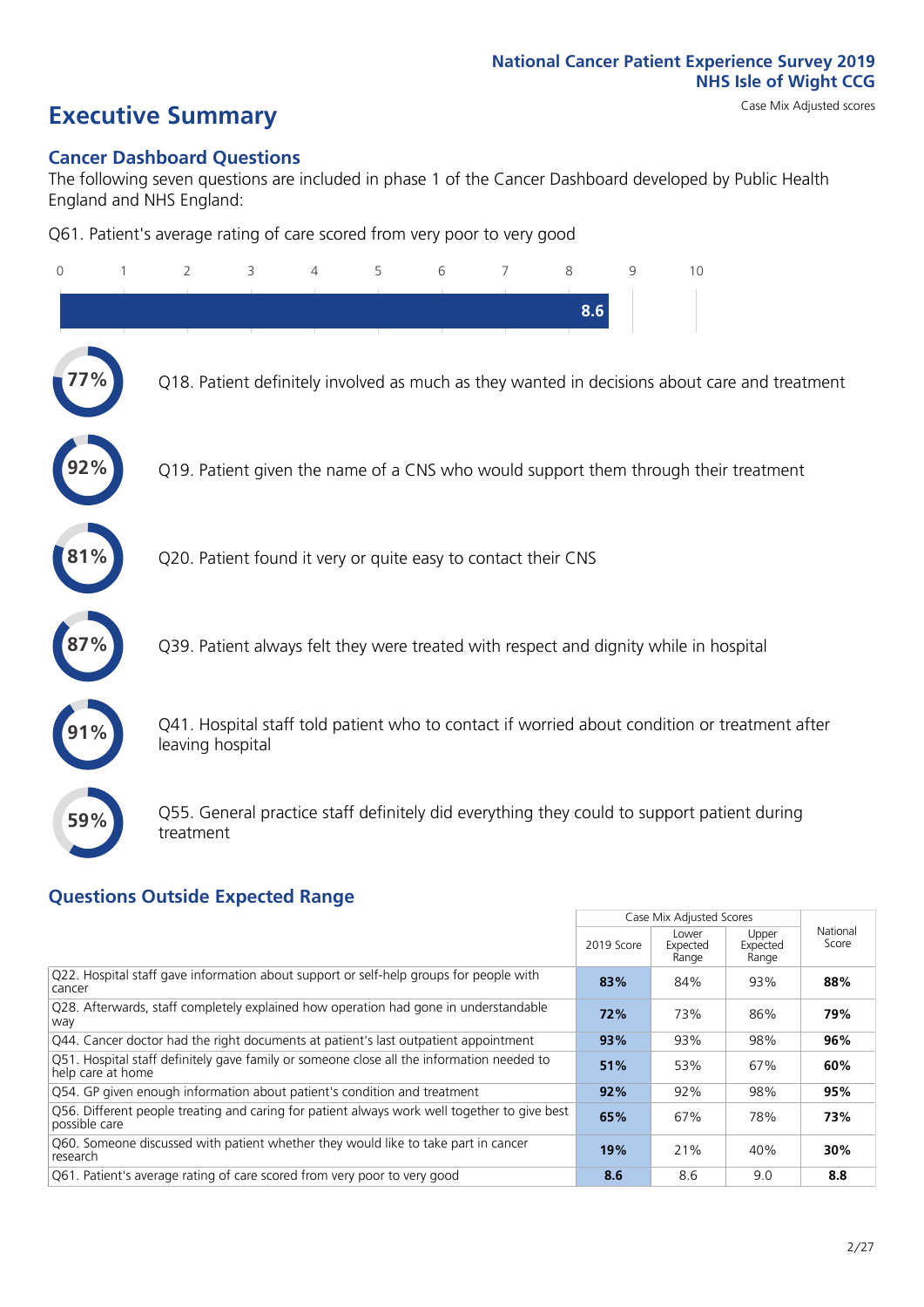## **Introduction**

The National Cancer Patient Experience Survey 2019 is the ninth iteration of the survey first undertaken in 2010. It has been designed to monitor national progress on cancer care; to provide information to drive local quality improvements; to assist commissioners and providers of cancer care; and to inform the work of the various charities and stakeholder groups supporting cancer patients.

The survey was overseen by a national Cancer Patient Experience Advisory Group. This Advisory Group set the principles and objectives of the survey programme and guided questionnaire development. The survey was commissioned and managed by NHS England. The survey provider, Picker, is responsible for designing, running and analysing the survey.

The 2019 survey involved 143 NHS Trusts. Out of 111,366 people, 67,858 people responded to the survey, yielding a response rate of 61%.

# **Methodology**

### **Eligibility, eldwork and survey methods**

The sample for the survey included all adult (aged 16 and over) NHS patients, with a confirmed primary diagnosis of cancer, discharged from an NHS Trust after an inpatient episode or day case attendance for cancer related treatment in the months of April, May and June 2019. The fieldwork for the survey was undertaken between December 2019 and March 2020.

As in the previous four years, the survey used a mixed mode methodology. Questionnaires were sent by post, with two reminders where necessary, but also included an option to complete the questionnaire online. A Freephone helpline and email was available for respondents to opt out, ask questions about the survey, enable them to complete their questionnaire over the phone and provide access to a translation and interpreting facility for those whose first language was not English.

### **Case-mix adjustment**

Both unadjusted and adjusted scores are presented in this report. Case-mix adjusted scores allows us to account for the impact that differing patient populations might have on results. By using the case-mix adjusted estimates we can obtain a greater understanding of how a CCG is performing given their patient population. The factors taken into account in this case-mix adjustment are gender, age, ethnic group, deprivation, and tumour group.

### **Scoring methodology**

Fifty-two questions from the questionnaire are scored as these questions relate directly to patient experience. For all but one question (Q61), scores are presented as the percentage of positive responses out of all scored responses. For Q61, respondents rate their overall care on a scale of 0 to 10, of which the average was calculated for this question's presented score. The percentages in this report have been rounded to the nearest percentage point. Therefore, in some cases the figures do not appear to add up to 100%.

### **Statistical significance**

In the reporting of 2019 results, appropriate statistical tests have been undertaken to identify unadjusted scores for which the change over time is 'statistically significant'. Thirty-seven scored questions in 2019 have been compared with those of 2018 and a statistically significant change between the two years has been reported where identified.

For the scored questions that are comparable beyond 2018, statistically significant change over the five years has also been reported where identified. A statistically significant difference means that the change in the result is very unlikely to have occurred by sampling variation.

### **Suppression**

### **Question-level suppression**

For scores where the base size per question is  $<$ 21, the score will be suppressed and replaced with an asterisk (\*). The base size will include neutral response options.

### **Double suppression**

If any group within a particular sub-group breakdown (such as the tumour group breakdown) has <21 responses, then the figure for this particular group is suppressed and replaced with an asterisk (\*). If there is only one group within the sub-group breakdown that has <21 respondents, and is therefore suppressed, the group with the next lowest number of respondents is also supressed and replaced with an asterisk (\*) (regardless if it is greater than or less than 21).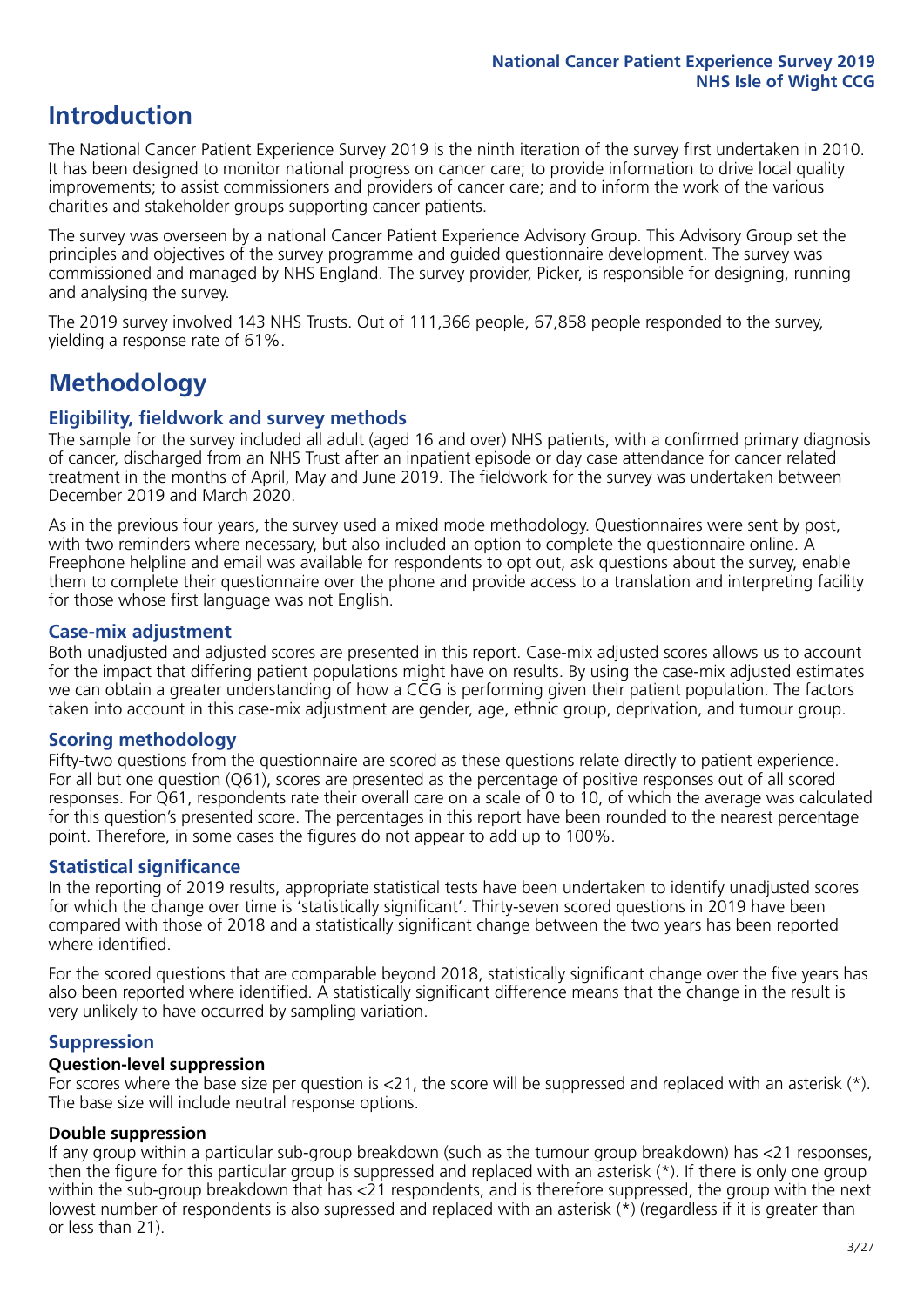# **Understanding the results**

This report shows how this CCG scored for each question in the survey, compared with national results and previous year's results. It is aimed at helping individual CCGs to understand their performance and identify areas for local improvement. Below is a description of the type of results presented within this report and how to understand them.

### **Expected range charts**

The expected range charts in this report show a bar with the lowest and highest score received for each question nationally. Within this bar, an expected range is given (in grey) and a black diamond represents the actual score for this CCG.

CCGs whose score is above the upper limit of the expected range (in the dark blue) are positive outliers, with a score statistically significantly higher than the national mean. This indicates that the CCG performs better than what CCGs of the same size and demographics are expected to perform. The opposite is true if the score is below the lower limit of the expected range (in the light blue); these are negative outliers. For scores within the expected range (in the grey), the score is what we would expect given the CCG's size and demographics.

### **Comparability tables**

The comparability tables show the 2018 and 2019 unadjusted scores for this CCG for each scored question. If there is a significant change from 2018 and 2019 or overall from 2015 to 2019, an arrow will be presented for the direction of change. The adjusted 2019 score will also be presented for each scored question along with the lower and upper expected range and national score. Scores above the upper limit of the expected range will be highlighted dark blue, scores below the lower limit of the expected range will be highlighted light blue, and scores within the lower and upper limit of the expected ranges will be highlighted grey.

### **Tumour type tables**

The tumour type tables show the unadjusted scores for each scored question for each of the 13 tumour groups. The national score for that tumour group is also shown. Unadjusted scores for the same tumour type across different CCGs may not be comparable, as they do not account for the impact that differing patient populations might have on results. Central nervous system is abbreviated as 'CNS' and lower gastrointestinal tract is abbreviated as 'LGT' throughout this report.

### **Year on year charts**

The year on year charts show five columns representing the unadjusted scores of the last five years (2015, 2016, 2017, 2018 and 2019) for each scored question.

#### **Notes on specific questions**

Following the development phase of the 2019 survey, several changes were made to the questionnaire. Six scored questions were amended (Q5, Q18, Q30, Q35, Q56 and Q60) and one non-scored question (Q29) was amended that impacted the comparability of questions Q30 to Q41. Of all questions changed or impacted by change, only Q60 is presented with historical comparisons; though the results should be interpreted with caution.

### **Unadjusted data and case-mix adjusted data**

Unadjusted data should be used to see the actual responses from patients relating to the CCG. Case-mix adjusted data, together with expected ranges, should be used to understand whether the results are significantly higher or lower than national results taking account of the patient mix.

### **Further information**

This research was carried out in accordance with the international standard for organisations conducting social research (accreditation to ISO20252:2012; certificate number GB08/74322). The 2019 survey data has been produced and published in line with the Code of Practice for Official Statistics.

For more information on the methodology, please see the Technical Document. It can be viewed along with the 2019 questionnaire and survey quidance on the website at [www.ncpes.co.uk](https://www.ncpes.co.uk/supporting-documents). For all other outputs at National, Trust, CCG and Cancer Alliance level, please see the PDF reports, Excel tables and dashboards at [www.ncpes.co.uk.](https://www.ncpes.co.uk/current-results)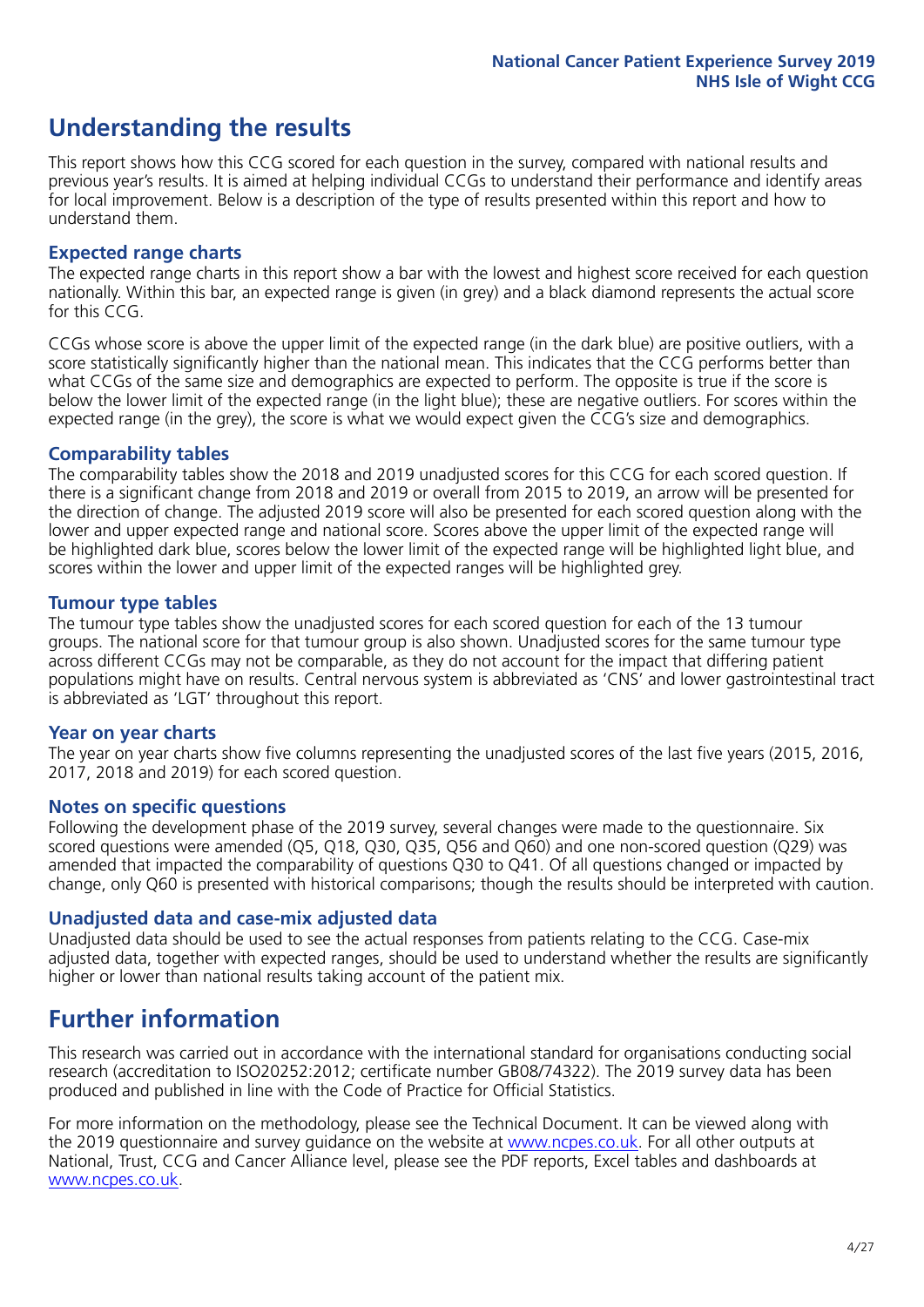### **Response Rate**

### **Overall Response Rate**

260 patients responded out of a total of 381 patients, resulting in a response rate of 68%.

|          | Sample Size | Adjusted<br>Sample | Completed | Response Rate |
|----------|-------------|--------------------|-----------|---------------|
| CCG      | 403         | 381                | 260       | 68%           |
| National | 119.855     | 111.366            | 67.858    | 61%           |

### **Respondents by Survey Type**

|                            | Number of<br>Respondents |
|----------------------------|--------------------------|
| Online                     | 18                       |
| Paper                      | 242                      |
| Phone                      |                          |
| <b>Translation Service</b> |                          |

### **Respondents by Tumour Group**

|                      | Number of<br>Respondents |
|----------------------|--------------------------|
| <b>Brain / CNS</b>   | 1                        |
| <b>Breast</b>        | 39                       |
| Colorectal / LGT     | 44                       |
| Gynaecological       | 14                       |
| Haematological       | 43                       |
| <b>Head and Neck</b> | 7                        |
| Lung                 | 17                       |
| Prostate             | 21                       |
| Sarcoma              | $\mathcal{P}$            |
| Skin                 | 7                        |
| Upper Gastro         | 1 <sub>3</sub>           |
| Urological           | 21                       |
| Other                | 31                       |

### **Respondents by Age and Gender**

Respondents year of birth has been used to determine age. This information has been amalgamated into 8 age bands. The age and gender distribution for the CCG was as follows:

|        | Age 16-24 | Age 25-34 | Age 35-44 | Age 45-54 | Age 55-64 | Age 65-74 | Age 75-84 | Age 85+ | Total |
|--------|-----------|-----------|-----------|-----------|-----------|-----------|-----------|---------|-------|
| Male   |           |           |           |           | 15        | 55        | 32        |         | 111   |
| Female |           |           |           | 19        | 32        | 58        | 32        |         | 149   |
| Total  |           |           | 4         | 22        | 47        | 113       | 64        |         | 260   |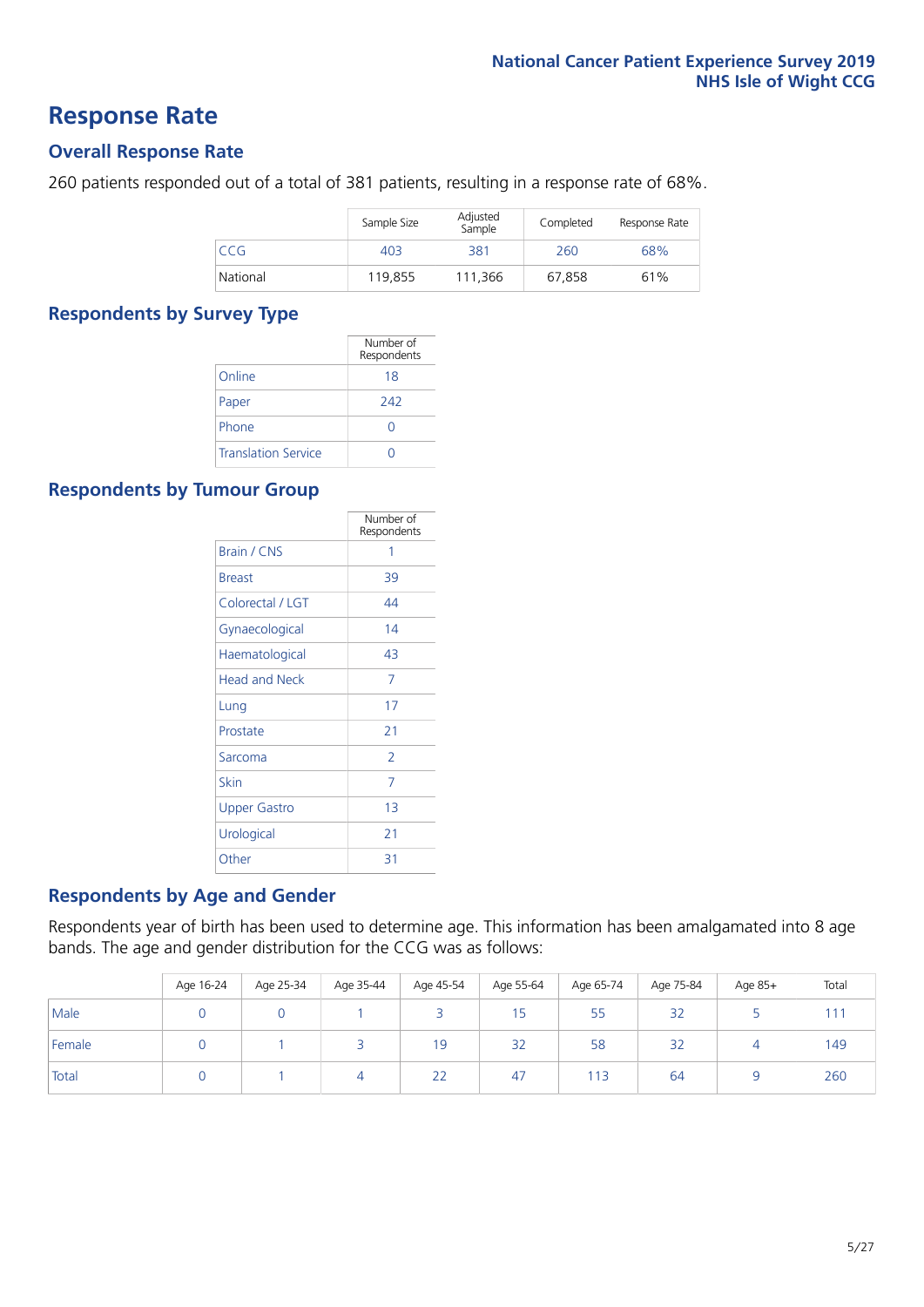# **Expected Range Charts**

| Lower Expected Range<br>Average                                                                                                                                                                                                                | Upper Expected Range<br>Case Mix Adjusted Score |     |         |     |     |     |     |            |                   |            |          |
|------------------------------------------------------------------------------------------------------------------------------------------------------------------------------------------------------------------------------------------------|-------------------------------------------------|-----|---------|-----|-----|-----|-----|------------|-------------------|------------|----------|
| <b>SEEING YOUR GP</b><br>Q1. Saw GP once or twice before being told they needed to go to<br>hospital<br>Q2. Patient thought they were seen as soon as necessary                                                                                | 0%                                              | 10% | 20%     | 30% | 40% | 50% | 60% | 70%        | 80%<br>82%<br>84% |            | 90% 100% |
| <b>DIAGNOSTIC TESTS</b><br>Q5. Received all the information needed about the test<br>Q6. The length of time waiting for the test to be done was about<br>right                                                                                 | $0\%$                                           | 10% | 20%     | 30% | 40% | 50% | 60% | 70%        | 80%               | 93%<br>89% | 90% 100% |
| Q7. Test results explained in completely understandable way                                                                                                                                                                                    |                                                 |     |         |     |     |     |     |            | 80%               |            |          |
| FINDING OUT WHAT WAS WRONG WITH YOU<br>Q10. Patient told they could bring a family member or friend when<br>first told they had cancer                                                                                                         | $0\%$                                           | 10% | 20%     | 30% | 40% | 50% | 60% | 70%<br>72% | 80%<br>83%        |            | 90% 100% |
| Q11. Patient felt they were told sensitively that they had cancer<br>Q12. Patient completely understood the explanation of what was<br>wrong<br>Q13. Patient given easy to understand written information about<br>the type of cancer they had |                                                 |     |         |     |     |     |     | 73%<br>70% |                   |            |          |
| <b>DECIDING THE BEST TREATMENT FOR YOU</b>                                                                                                                                                                                                     | 0%                                              | 10% | 20%     | 30% | 40% | 50% | 60% | 70%        | 80%<br>80%        |            | 90% 100% |
| Q14. Patient felt that treatment options were completely explained<br>Q15. Patient felt possible side effects were definitely explained in<br>an understandable way<br>Q16. Patient definitely given practical advice and support in dealing   |                                                 |     |         |     |     |     |     | 72%<br>66% |                   |            |          |
| with side effects of treatment<br>Q17. Patient definitely told about side effects that could affect<br>them in the future<br>Q18. Patient definitely involved as much as they wanted in<br>decisions about care and treatment                  |                                                 |     |         |     |     |     | 56% |            | 77%               |            |          |
| <b>CLINICAL NURSE SPECIALIST (CNS)</b>                                                                                                                                                                                                         | $0\%$                                           |     | 10% 20% | 30% | 40% | 50% | 60% | 70%        | 80%               |            | 90% 100% |
| Q19. Patient given the name of a CNS who would support them<br>through their treatment<br>Q20. Patient found it very or quite easy to contact their CNS                                                                                        |                                                 |     |         |     |     |     |     |            | 81%               | 92%<br>86% |          |
| Q21. Patient got understandable answers to important questions<br>all or most of the time                                                                                                                                                      |                                                 |     |         |     |     |     |     |            |                   |            |          |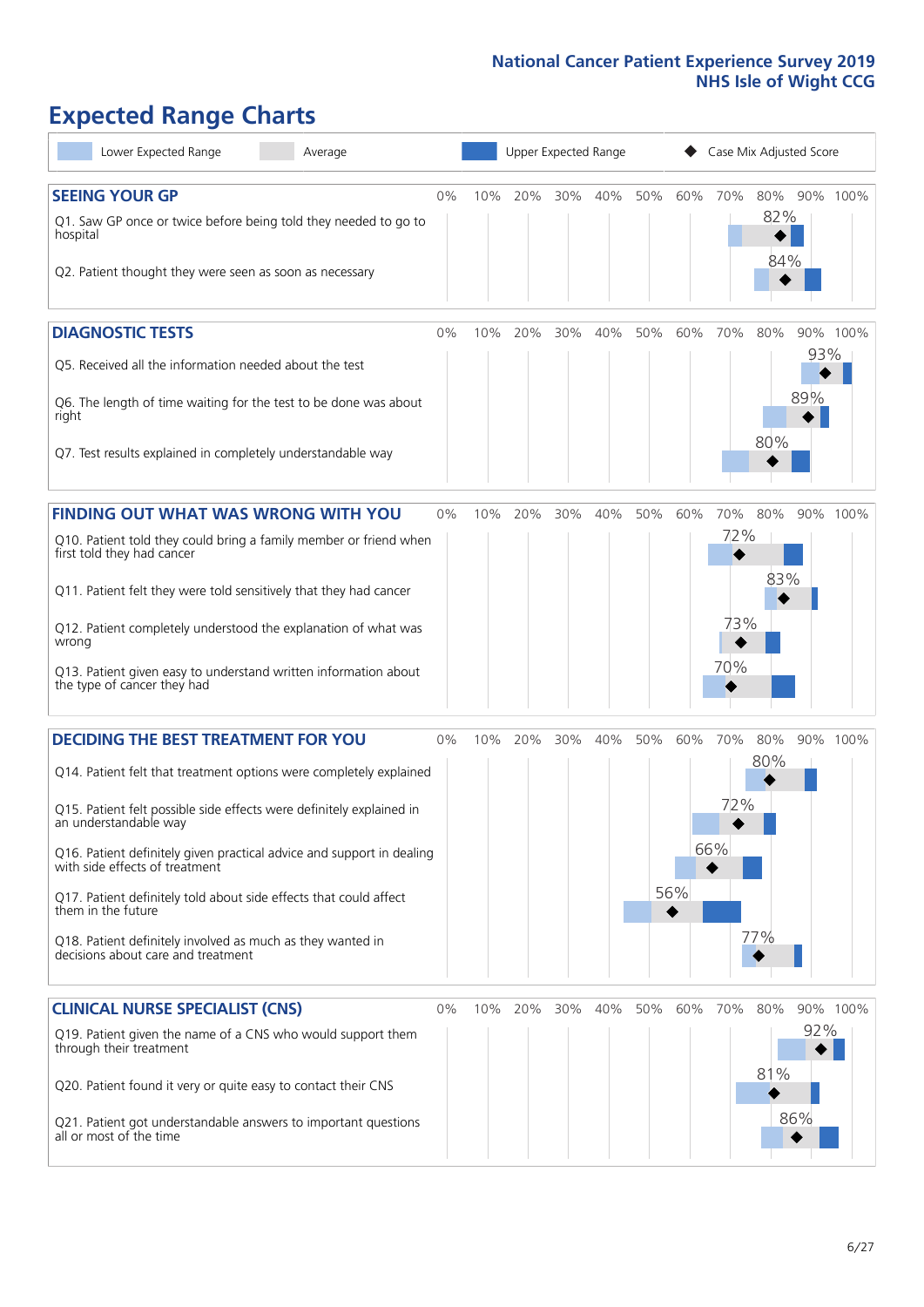# **Expected Range Charts**

| Lower Expected Range<br>Average                                                                                                                                                                            |    | Upper Expected Range |     |     |     |     |     | Case Mix Adjusted Score |                   |     |          |  |
|------------------------------------------------------------------------------------------------------------------------------------------------------------------------------------------------------------|----|----------------------|-----|-----|-----|-----|-----|-------------------------|-------------------|-----|----------|--|
| <b>SUPPORT FOR PEOPLE WITH CANCER</b><br>Q22. Hospital staff gave information about support or self-help<br>groups for people with cancer                                                                  | 0% | 10%                  | 20% | 30% | 40% | 50% | 60% | 70%                     | 80%<br>83%<br>81% |     | 90% 100% |  |
| Q23. Hospital staff discussed or gave information about the impact<br>cancer could have on day to day activities<br>Q24. Hospital staff gave information on getting financial help or<br>possible benefits |    |                      |     |     |     |     | 61% |                         |                   |     |          |  |
| Q25. Hospital staff told patient they could get free prescriptions                                                                                                                                         |    |                      |     |     |     |     |     | 75%                     |                   |     |          |  |
| <b>OPERATIONS</b>                                                                                                                                                                                          | 0% | 10%                  | 20% | 30% | 40% | 50% | 60% | 70%                     | 80%               |     | 90% 100% |  |
| Q27. Beforehand, patient had all the information needed about the<br>operation                                                                                                                             |    |                      |     |     |     |     |     |                         |                   | 94% |          |  |
| Q28. Afterwards, staff completely explained how operation had<br>gone in understandable way                                                                                                                |    |                      |     |     |     |     |     | 72%                     |                   |     |          |  |
| <b>HOSPITAL CARE AS AN INPATIENT</b>                                                                                                                                                                       | 0% | 10%                  | 20% | 30% | 40% | 50% | 60% | 70%                     | 80%               |     | 90% 100% |  |
| Q30. Hospital staff didn't talk in front of patient as if patient wasn't<br>there                                                                                                                          |    |                      |     |     |     |     |     |                         | 77%               |     |          |  |
| Q31. Patient had confidence and trust in all doctors treating them                                                                                                                                         |    |                      |     |     |     |     |     |                         | 78%               |     |          |  |
| Q32. Patient's family or someone close definitely felt able to talk to<br>a doctor                                                                                                                         |    |                      |     |     |     |     |     | 76%                     |                   |     |          |  |
| Q33. Patient had confidence and trust in all the ward nurses<br>treating them                                                                                                                              |    |                      |     |     |     |     |     | 75%                     |                   |     |          |  |
| Q34. Patient thought there were always or nearly always enough<br>nurses on duty to care for them                                                                                                          |    |                      |     |     |     |     | 59% |                         |                   |     |          |  |
| Q35. All hospital staff asked patient what name they prefer to be<br>called by                                                                                                                             |    |                      |     |     |     |     | 63% |                         |                   |     |          |  |
| Q36. Patient always given enough privacy when discussing<br>condition or treatment                                                                                                                         |    |                      |     |     |     |     |     |                         | 80%               |     |          |  |
| Q37. Patient definitely found hospital staff to discuss worries or<br>fears during their inpatient visit                                                                                                   |    |                      |     |     |     | 51% |     |                         |                   |     |          |  |
| Q38. Hospital staff definitely did everything they could to help<br>control pain                                                                                                                           |    |                      |     |     |     |     |     |                         | 84%               |     |          |  |
| Q39. Patient always felt they were treated with respect and dignity<br>while in hospital                                                                                                                   |    |                      |     |     |     |     |     |                         | 87%               |     |          |  |
| Q40. Patient given clear written information about what should or<br>should not do after leaving hospital                                                                                                  |    |                      |     |     |     |     |     |                         | 79%               |     |          |  |
| Q41. Hospital staff told patient who to contact if worried about<br>condition or treatment after leaving hospital                                                                                          |    |                      |     |     |     |     |     |                         |                   | 91% |          |  |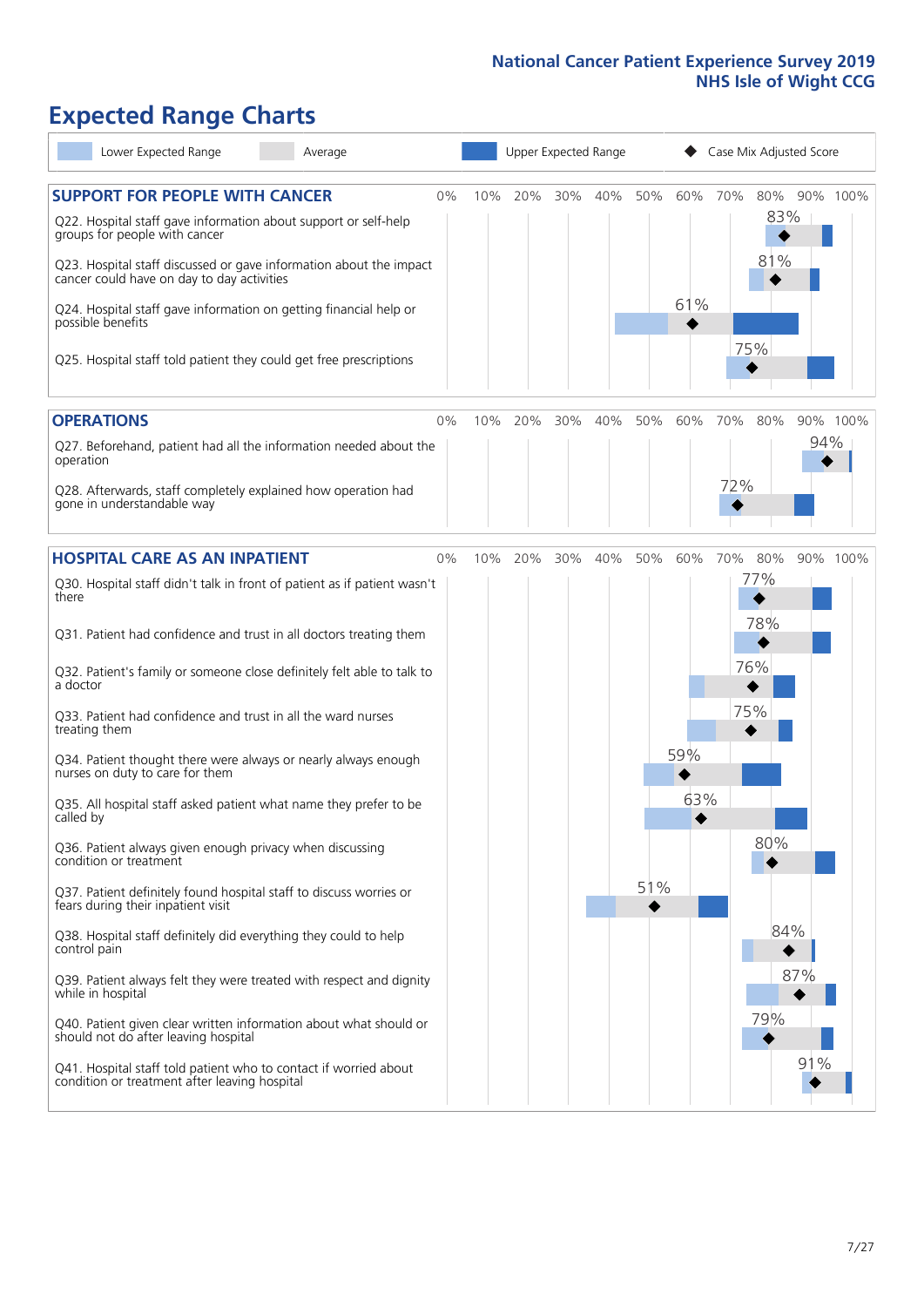# **Expected Range Charts**

| Lower Expected Range                                                                                                                                                                                                                                                                                                                                                                                                                                                                                                                                                                                                                                                                                   | Average |              | Upper Expected Range |     |            |                   |            | Case Mix Adjusted Score    |                   |          |          |
|--------------------------------------------------------------------------------------------------------------------------------------------------------------------------------------------------------------------------------------------------------------------------------------------------------------------------------------------------------------------------------------------------------------------------------------------------------------------------------------------------------------------------------------------------------------------------------------------------------------------------------------------------------------------------------------------------------|---------|--------------|----------------------|-----|------------|-------------------|------------|----------------------------|-------------------|----------|----------|
| <b>HOSPITAL CARE AS A DAY PATIENT / OUTPATIENT 0%</b><br>Q43. Patient definitely found hospital staff to discuss worries or<br>fears during their outpatient or day case visit<br>Q44. Cancer doctor had the right documents at patient's last<br>outpatient appointment<br>Q46. Beforehand patient completely had all information needed<br>about radiotherapy treatment<br>Q47. Patient completely given understandable information about<br>whether radiotherapy was working<br>Q49. Beforehand patient completely had all information needed<br>about chemotherapy treatment<br>Q50. Patient given enough information about whether<br>chemotherapy was working in a completely understandable way |         | 10%          | 20%                  | 30% | 40%        | 50%<br>53%        |            | 60% 70%<br>66%<br>◆<br>73% | 80%<br>84%<br>82% | 93%      | 90% 100% |
| <b>HOME CARE AND SUPPORT</b><br>Q51. Hospital staff definitely gave family or someone close all the<br>information needed to help care at home<br>Q52. Patient definitely given enough support from health or social<br>services during treatment<br>Q53. Patient definitely given enough support from health or social<br>services after treatment                                                                                                                                                                                                                                                                                                                                                    |         | 0%<br>10%    | 20%                  | 30% | 40%<br>45% | 50%<br>51%<br>51% | 60%        | 70%                        | 80%               |          | 90% 100% |
| <b>CARE FROM YOUR GENERAL PRACTICE</b><br>Q54. GP given enough information about patient's condition and<br>treatment<br>Q55. General practice staff definitely did everything they could to<br>support patient during treatment                                                                                                                                                                                                                                                                                                                                                                                                                                                                       |         | 0%<br>10%    | 20%                  | 30% | 40%        | 50%               | 60%<br>59% | 70%                        | 80%               | 92%      | 90% 100% |
| <b>YOUR OVERALL NHS CARE</b><br>Q56. Different people treating and caring for patient always work<br>well together to give best possible care<br>Q57. Patient given a care plan<br>Q58. Overall the administration of care was good or very good<br>Q59. Patient felt length of time for attending clinics and<br>appointments for cancer was about right<br>Q60. Someone discussed with patient whether they would like to<br>take part in cancer research                                                                                                                                                                                                                                            |         | $0\%$<br>10% | 20%<br>19%           | 30% | 40%<br>40% | 50%               | 60%        | 70%<br>65%<br>68%          | 80%               | 85%      | 90% 100% |
| Q61. Patient's average rating of care scored from very poor to very<br>good                                                                                                                                                                                                                                                                                                                                                                                                                                                                                                                                                                                                                            |         | 0            | 2                    | 3   | 4          | 5                 | 6          |                            | 8                 | 9<br>8.6 | 10       |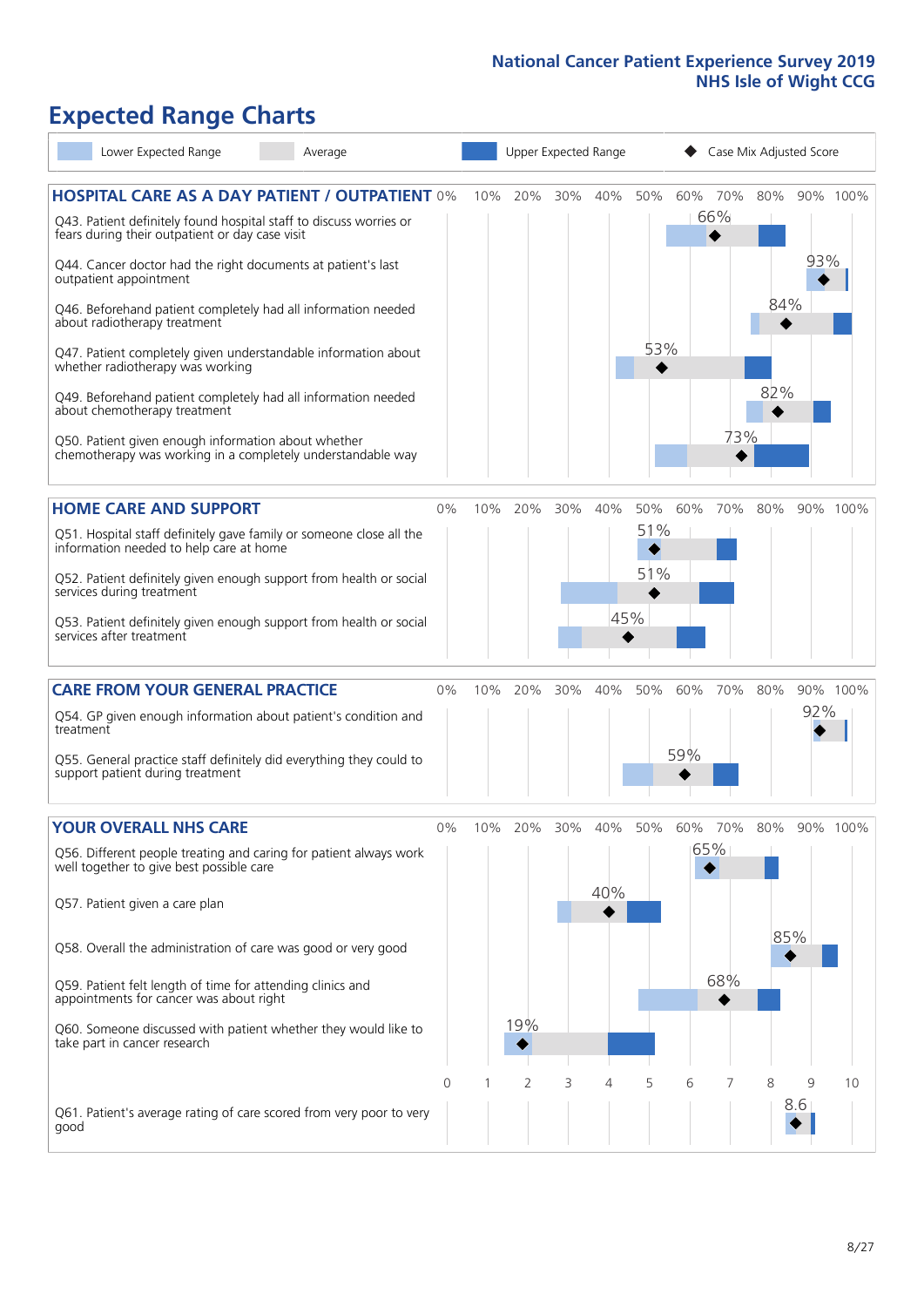# **Comparability Tables**

\* Indicates where a score has been suppressed because there are less than 21 responses.

\*\* No score available for 2018.

 $\triangle$  or  $\nabla$ 

Change 2018-2019: Indicates where 2019 score is significantly higher or lower than 2018 score Change Overall: Indicates significant change overall (2015, 2016, 2017, 2018 and 2019).

Adjusted Score below Lower Expected Range Adjusted Score between Upper and Lower Expected Ranges Adjusted Score above Upper Expected Range

|                                                                             |           |               | Unadjusted Scores |               |                                                 |         |               | Case Mix Adjusted Scores |                                            |                   |
|-----------------------------------------------------------------------------|-----------|---------------|-------------------|---------------|-------------------------------------------------|---------|---------------|--------------------------|--------------------------------------------|-------------------|
|                                                                             | 2018<br>n | 2018<br>Score | 2019<br>n         | 2019<br>Score | $  \overline{Change}  $ Change<br>2018-<br>2019 | Overall | 2019<br>Score | Lower<br>Range           | Upper<br><b>Expected Expected</b><br>Range | National<br>Score |
| <b>SEEING YOUR GP</b>                                                       |           |               |                   |               |                                                 |         |               |                          |                                            |                   |
| Q1. Saw GP once or twice before being told they needed to go<br>to hospital | 164       | 75%           | 180               | 81%           |                                                 |         | 82%           | 73%                      | 85%                                        | 79%               |
| Q2. Patient thought they were seen as soon as necessary                     | 235       | 85%           | 255               | 83%           |                                                 |         | 84%           | 79%                      | 88%                                        | 84%               |
| <b>DIAGNOSTIC TESTS</b>                                                     |           |               |                   |               |                                                 |         |               |                          |                                            |                   |
| O5. Received all the information needed about the test                      | $***$     | **            | 216               | 94%           |                                                 |         | 93%           | 92%                      | 98%                                        | 95%               |

| Q5. Received all the implifiation needed about the test                   | .   | .   |     | <b>9470</b> |  | 75 א | 94 70 | 20 70 | 9370. |
|---------------------------------------------------------------------------|-----|-----|-----|-------------|--|------|-------|-------|-------|
| Q6. The length of time waiting for the test to be done was<br>about right | 200 | 88% | 222 | 89%         |  | 89%  | 84%   | 92%   | 88%   |
| Q7. Test results explained in completely understandable way               | 201 | 78% | 219 | 80%         |  | 80%  | 75%   | 85%   | 80%   |

| <b>FINDING OUT WHAT WAS WRONG WITH YOU</b>                                                      |     |     |     |     |     |     |     |     |
|-------------------------------------------------------------------------------------------------|-----|-----|-----|-----|-----|-----|-----|-----|
| Q10. Patient told they could bring a family member or friend<br>when first told they had cancer | 214 | 75% | 233 | 72% | 72% | 71% | 83% | 77% |
| Q11. Patient felt they were told sensitively that they had cancer                               | 236 | 80% | 255 | 83% | 83% | 81% | 90% | 86% |
| Q12. Patient completely understood the explanation of what<br>was wrong                         | 240 | 70% | 257 | 72% | 73% | 68% | 79% | 73% |
| Q13. Patient given easy to understand written information<br>about the type of cancer they had  | 202 | 68% | 225 | 69% | 70% | 69% | 80% | 74% |

| <b>DECIDING THE BEST TREATMENT FOR YOU</b>                                                              |      |     |     |     |     |     |     |     |
|---------------------------------------------------------------------------------------------------------|------|-----|-----|-----|-----|-----|-----|-----|
| Q14. Patient felt that treatment options were completely<br>explained                                   | 212  | 77% | 224 | 80% | 80% | 79% | 88% | 83% |
| Q15. Patient felt possible side effects were definitely explained<br>in an understandable way           | 231  | 69% | 252 | 72% | 72% | 67% | 78% | 73% |
| Q16. Patient definitely given practical advice and support in<br>dealing with side effects of treatment | 226  | 68% | 246 | 66% | 66% | 61% | 73% | 67% |
| Q17. Patient definitely told about side effects that could affect<br>them in the future                 | 210  | 47% | 237 | 55% | 56% | 50% | 63% | 57% |
| Q18. Patient definitely involved as much as they wanted in<br>decisions about care and treatment        | $**$ | **  | 255 | 77% | 77% | 76% | 86% | 81% |

| <b>CLINICAL NURSE SPECIALIST (CNS)</b>                                                    |     |     |     |     |  |     |     |     |     |
|-------------------------------------------------------------------------------------------|-----|-----|-----|-----|--|-----|-----|-----|-----|
| Q19. Patient given the name of a CNS who would support them<br>through their treatment    | 232 | 98% | 249 | 92% |  | 92% | 89% | 96% | 92% |
| Q20. Patient found it very or quite easy to contact their CNS                             | 213 | 85% | 211 | 81% |  | 81% | 80% | 90% | 85% |
| Q21. Patient got understandable answers to important<br>questions all or most of the time | 196 | 88% | 202 | 86% |  | 86% | 83% | 92% | 87% |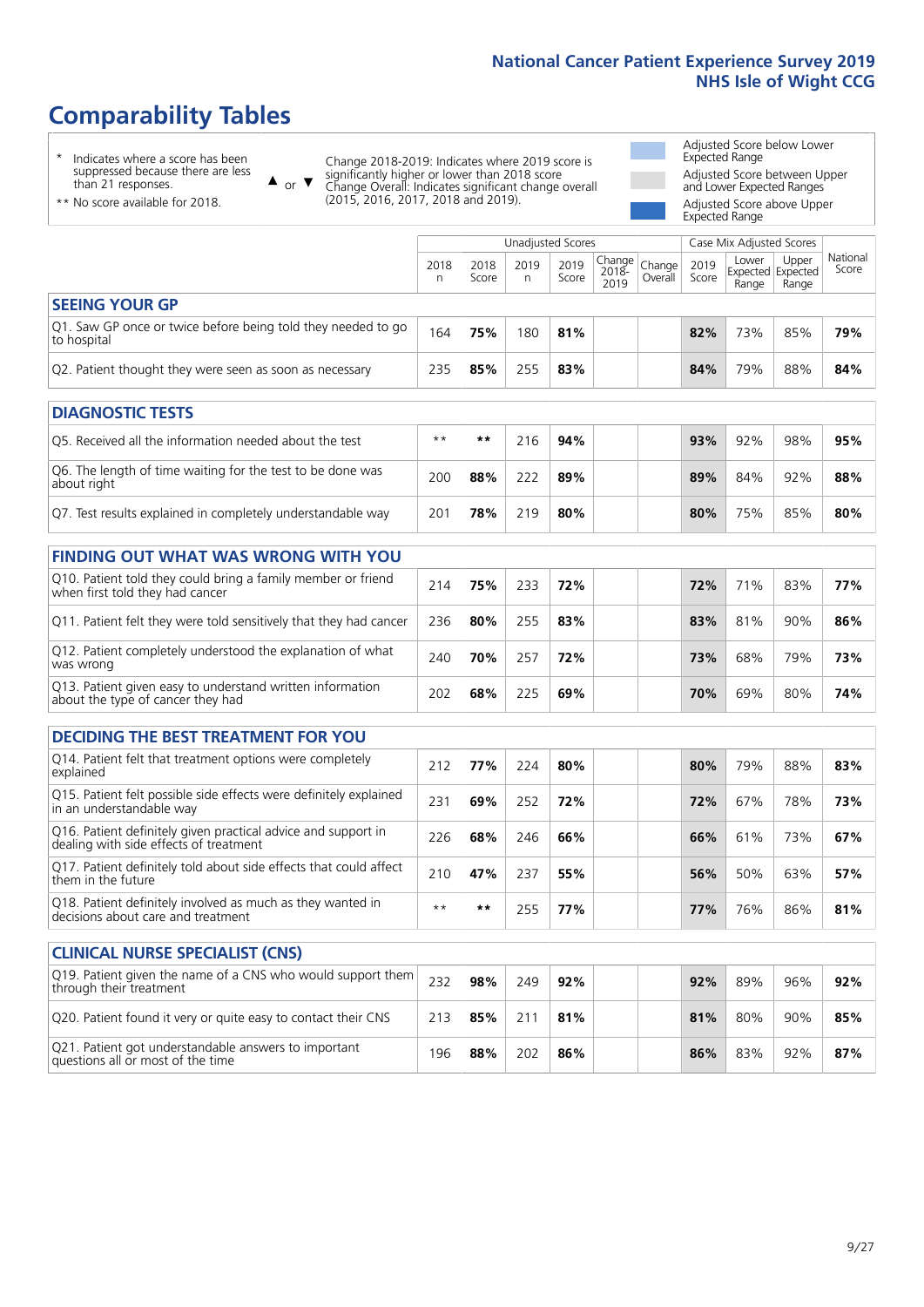# **Comparability Tables**

\* Indicates where a score has been suppressed because there are less than 21 responses.

\*\* No score available for 2018.

 $\triangle$  or  $\nabla$ 

Change 2018-2019: Indicates where 2019 score is significantly higher or lower than 2018 score Change Overall: Indicates significant change overall (2015, 2016, 2017, 2018 and 2019).

Adjusted Score below Lower Expected Range Adjusted Score between Upper and Lower Expected Ranges Adjusted Score above Upper Expected Range

|                                                                                                                   |              |               |            | <b>Unadjusted Scores</b> |                         |                   |               | Case Mix Adjusted Scores            |                |                   |
|-------------------------------------------------------------------------------------------------------------------|--------------|---------------|------------|--------------------------|-------------------------|-------------------|---------------|-------------------------------------|----------------|-------------------|
|                                                                                                                   | 2018<br>n    | 2018<br>Score | 2019<br>n. | 2019<br>Score            | Change<br>2018-<br>2019 | Change<br>Overall | 2019<br>Score | Lower<br>Expected Expected<br>Range | Upper<br>Range | National<br>Score |
| <b>SUPPORT FOR PEOPLE WITH CANCER</b>                                                                             |              |               |            |                          |                         |                   |               |                                     |                |                   |
| Q22. Hospital staff gave information about support or self-help<br>groups for people with cancer                  | 177          | 83%           | 197        | 81%                      |                         |                   | 83%           | 84%                                 | 93%            | 88%               |
| Q23. Hospital staff discussed or gave information about the<br>impact cancer could have on day to day activities  | 150          | 77%           | 161        | 80%                      |                         |                   | 81%           | 78%                                 | 90%            | 84%               |
| Q24. Hospital staff gave information on getting financial help or<br>possible benefits                            | 131          | 62%           | 142        | 60%                      |                         |                   | 61%           | 54%                                 | 71%            | 63%               |
| Q25. Hospital staff told patient they could get free prescriptions                                                | 102          | 92%           | 113        | 76%                      |                         |                   | 75%           | 75%                                 | 89%            | 82%               |
| <b>OPERATIONS</b>                                                                                                 |              |               |            |                          |                         |                   |               |                                     |                |                   |
| Q27. Beforehand, patient had all the information needed about<br>the operation                                    | 123          | 94%           | 147        | 93%                      |                         |                   | 94%           | 93%                                 | 99%            | 96%               |
| Q28. Afterwards, staff completely explained how operation had<br>gone in understandable way                       | 124          | 73%           | 148        | 72%                      |                         |                   | 72%           | 73%                                 | 86%            | 79%               |
| <b>HOSPITAL CARE AS AN INPATIENT</b>                                                                              |              |               |            |                          |                         |                   |               |                                     |                |                   |
| Q30. Hospital staff didn't talk in front of patient as if patient<br>wasn't there                                 | $* *$        | **            | 121        | 77%                      |                         |                   | 77%           | 77%                                 | 90%            | 84%               |
| Q31. Patient had confidence and trust in all doctors treating<br>them                                             | $**$         | $***$         | 123        | 78%                      |                         |                   | 78%           | 77%                                 | 90%            | 84%               |
| Q32. Patient's family or someone close definitely felt able to talk<br>to a doctor                                | $* *$        | **            | 106        | 76%                      |                         |                   | 76%           | 64%                                 | 81%            | 72%               |
| O33. Patient had confidence and trust in all the ward nurses<br>treating them                                     | $**$         | **            | 123        | 76%                      |                         |                   | 75%           | 66%                                 | 82%            | 74%               |
| Q34. Patient thought there were always or nearly always<br>enough nurses on duty to care for them                 | $\star\star$ | **            | 125        | 59%                      |                         |                   | 59%           | 56%                                 | 73%            | 64%               |
| Q35. All hospital staff asked patient what name they prefer to<br>be called by                                    | $* *$        | $***$         | 119        | 65%                      |                         |                   | 63%           | 60%                                 | 81%            | 71%               |
| Q36. Patient always given enough privacy when discussing<br>condition or treatment                                | $**$         | $***$         | 123        | 80%                      |                         |                   | 80%           | 78%                                 | 91%            | 85%               |
| Q37. Patient definitely found hospital staff to discuss worries or<br>fears during their inpatient visit          | $**$         | **            | 91         | 52%                      |                         |                   | 51%           | 42%                                 | 62%            | 52%               |
| Q38. Hospital staff definitely did everything they could to help<br>control pain                                  | $\star\star$ | $***$         | 105        | 85%                      |                         |                   | 84%           | 76%                                 | 90%            | 83%               |
| Q39. Patient always felt they were treated with respect and<br>dignity while in hospital                          | $***$        | **            | 125        | 87%                      |                         |                   | 87%           | 82%                                 | 93%            | 88%               |
| Q40. Patient given clear written information about what should<br>or should not do after leaving hospital         | $**$         | **            | 109        | 79%                      |                         |                   | 79%           | 79%                                 | 92%            | 86%               |
| Q41. Hospital staff told patient who to contact if worried about<br>condition or treatment after leaving hospital | $**$         | **            | 116        | 91%                      |                         |                   | 91%           | 90%                                 | 98%            | 94%               |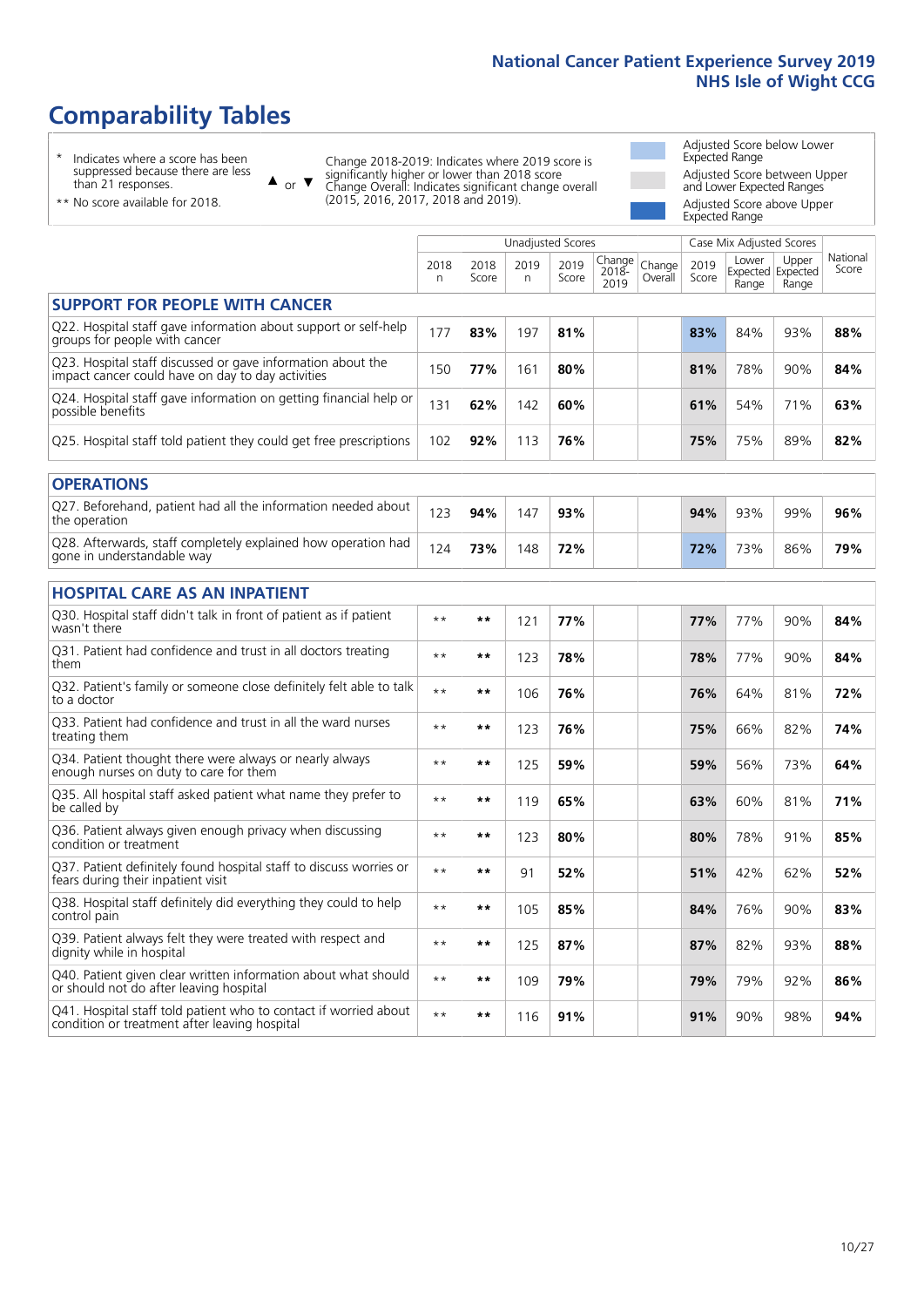Unadjusted Scores **Case Mix Adjusted Scores** 

# **Comparability Tables**

\* Indicates where a score has been suppressed because there are less than 21 responses.

 $\triangle$  or  $\nabla$ 

Change 2018-2019: Indicates where 2019 score is significantly higher or lower than 2018 score Change Overall: Indicates significant change overall (2015, 2016, 2017, 2018 and 2019).

Adjusted Score below Lower Expected Range Adjusted Score between Upper and Lower Expected Ranges Adjusted Score above Upper Expected Range

| ** No score available for 2018. |
|---------------------------------|
|---------------------------------|

|                                                                                                                       | 2018<br>n | 2018<br>Score | 2019<br>n | 2019<br>Score | Change<br>$2018 -$<br>2019 | Change<br>Overall | 2019<br>Score | Lower<br>Range | Upper<br>Expected Expected<br>Range | National<br>Score |
|-----------------------------------------------------------------------------------------------------------------------|-----------|---------------|-----------|---------------|----------------------------|-------------------|---------------|----------------|-------------------------------------|-------------------|
| <b>HOSPITAL CARE AS A DAY PATIENT / OUTPATIENT</b>                                                                    |           |               |           |               |                            |                   |               |                |                                     |                   |
| Q43. Patient definitely found hospital staff to discuss worries or<br>fears during their outpatient or day case visit | 176       | 68%           | 189       | 67%           |                            |                   | 66%           | 64%            | 77%                                 | 71%               |
| Q44. Cancer doctor had the right documents at patient's last<br>outpatient appointment                                | 212       | 92%           | 225       | 93%           |                            |                   | 93%           | 93%            | 98%                                 | 96%               |
| Q46. Beforehand patient completely had all information needed<br>about radiotherapy treatment                         | 44        | 82%           | 54        | 83%           |                            |                   | 84%           | 77%            | 96%                                 | 86%               |
| Q47. Patient completely given understandable information<br>about whether radiotherapy was working                    | 38        | 55%           | 49        | 55%           |                            |                   | 53%           | 46%            | 74%                                 | 60%               |
| Q49. Beforehand patient completely had all information needed<br>about chemotherapy treatment                         | 127       | 90%           | 132       | 83%           |                            |                   | 82%           | 78%            | 91%                                 | 84%               |
| Q50. Patient given enough information about whether<br>chemotherapy was working in a completely understandable way    | 118       | 69%           | 121       | 74%           |                            | ▲                 | 73%           | 59%            | 76%                                 | 68%               |
| <b>HOME CARE AND SUPPORT</b>                                                                                          |           |               |           |               |                            |                   |               |                |                                     |                   |
| Q51. Hospital staff definitely gave family or someone close all<br>the information needed to help care at home        | 185       | 55%           | 197       | 51%           |                            |                   | 51%           | 53%            | 67%                                 | 60%               |
| Q52. Patient definitely given enough support from health or<br>social services during treatment                       | 137       | 54%           | 121       | 51%           |                            |                   | 51%           | 42%            | 62%                                 | 52%               |
| Q53. Patient definitely given enough support from health or<br>social services after treatment                        | 72        | 42%           | 70        | 47%           |                            |                   | 45%           | 33%            | 57%                                 | 45%               |
| <b>CARE FROM YOUR GENERAL PRACTICE</b>                                                                                |           |               |           |               |                            |                   |               |                |                                     |                   |
| Q54. GP given enough information about patient's condition<br>and treatment                                           | 177       | 93%           | 185       | 92%           |                            |                   | 92%           | 92%            | 98%                                 | 95%               |
| Q55. General practice staff definitely did everything they could<br>to support patient during treatment               | 148       | 60%           | 175       | 58%           |                            |                   | 59%           | 51%            | 66%                                 | 58%               |
| <b>YOUR OVERALL NHS CARE</b>                                                                                          |           |               |           |               |                            |                   |               |                |                                     |                   |
| Q56. Different people treating and caring for patient always<br>work well together to give best possible care         | $* *$     | $***$         | 243       | 65%           |                            |                   | 65%           | 67%            | 78%                                 | 73%               |
| Q57. Patient given a care plan                                                                                        | 171       | 36%           | 185       | 41%           |                            | ▲                 | 40%           | 31%            | 45%                                 | 38%               |
| Q58. Overall the administration of care was good or very good                                                         | 237       | 90%           | 252       | 85%           |                            |                   | 85%           | 85%            | 93%                                 | 89%               |
| Q59. Patient felt length of time for attending clinics and<br>appointments for cancer was about right                 | 236       | 67%           | 256       | 69%           |                            |                   | 68%           | 62%            | 77%                                 | 69%               |
| Q60. Someone discussed with patient whether they would like<br>to take part in cancer research                        | 225       | 25%           | 239       | 18%           |                            |                   | 19%           | 21%            | 40%                                 | 30%               |
| Q61. Patient's average rating of care scored from very poor to<br>very good                                           | 231       | 8.8           | 246       | 8.6           |                            |                   | 8.6           | 8.6            | 9.0                                 | 8.8               |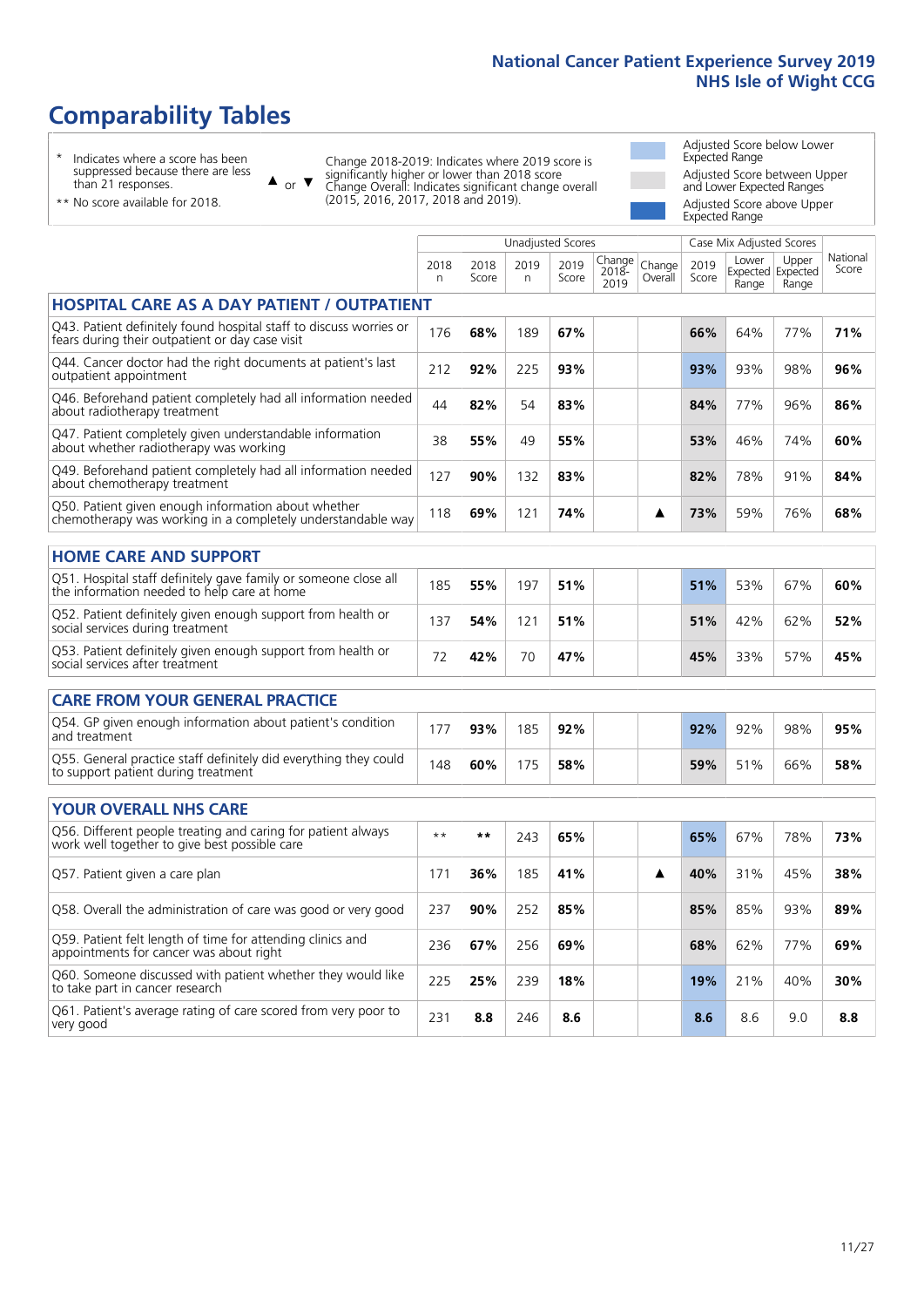# **Tumour Type Tables**

- \* Indicates where a score has been suppressed because there are less than 21 responses.
- n.a. Indicates that there were no respondents for that tumour group.

| <b>SEEING YOUR GP</b>                                      |            |       |                 |                   |                                     |                |                  |                 | Tumour Group |         |         |                 |                                                     |             |                |
|------------------------------------------------------------|------------|-------|-----------------|-------------------|-------------------------------------|----------------|------------------|-----------------|--------------|---------|---------|-----------------|-----------------------------------------------------|-------------|----------------|
|                                                            |            | Brain | <b>Breast</b>   | Colorectal<br>LGT | $\overline{\sigma}$<br>Gynaecologic | Haematological | Head and<br>Neck | Dung            | Prostate     | Sarcoma | Skin    | Upper<br>Gastro | Urological                                          | Other       | All<br>Cancers |
| Q1. Saw GP once or twice before being told they            | <b>CCG</b> |       | n.a. $84\%$ 91% |                   |                                     | 62%            | $\star$          | $\star$         | $\star$      | $\star$ | $\star$ | $\star$         | $\star$                                             |             | 77% 81%        |
| needed to go to hospital                                   | National   | 59%   |                 | 94% 75% 77%       |                                     |                |                  | 67% 79% 71% 82% |              |         |         |                 | 71% 90% 74% 83% 74% 79%                             |             |                |
| Q2. Patient thought they were seen as soon as<br>necessary | <b>CCG</b> | n.a.  |                 | 85% 82%           | $\star$                             | 79%            | $\star$          | $^\star$        | 81%          | $\star$ | $\star$ | $\star$         |                                                     | 81% 87% 83% |                |
|                                                            | National   | 79%   |                 |                   |                                     |                |                  |                 |              |         |         |                 | 89% 83% 81% 82% 81% 84% 86% 69% 85% 79% 85% 79% 84% |             |                |

#### **DIAGNOSTIC TESTS** Tumour Group

|                                                   |                                                                  | Brain | <b>Breast</b> | olorectal.<br>LGT<br>Ü | Gynaecological | Haematological | Head and<br>Neck | Lung    | Prostate | Sarcoma | Skin    | Upper<br>Gastro | Irological                                  | Other   | All<br>Cancers |
|---------------------------------------------------|------------------------------------------------------------------|-------|---------------|------------------------|----------------|----------------|------------------|---------|----------|---------|---------|-----------------|---------------------------------------------|---------|----------------|
| Q5. Received all the information needed about     | <b>CCG</b>                                                       | n.a.  | 90% 97%       |                        |                | 97%            | $\star$          | $\star$ | $\star$  | $\star$ | $\star$ | $\star$         | $\star$                                     | 93% 94% |                |
| the test                                          | National                                                         | 93%   | 95%           | 95%                    | 93%            | 95%            |                  | 93% 95% | 95%      | 93%     | 96%     | 95%             | 95%                                         | 95%     | 95%            |
| Q6. The length of time waiting for the test to be | <b>CCG</b>                                                       | n.a.  | 88%           | 92%                    | $\star$        | 94%            | $\star$          | $\star$ | $\star$  | $\star$ | $\star$ | $\star$         | $\star$                                     | 81% 89% |                |
| done was about right                              | National 84% 91% 88%                                             |       |               |                        |                |                |                  |         |          |         |         |                 | 86% 89% 88% 87% 87% 81% 87% 84% 87% 86% 88% |         |                |
| Q7. Test results explained in completely          | <b>CCG</b>                                                       | n.a.  | 82% 87%       |                        |                | 76%            | $\star$          | $\star$ | $\star$  | $\star$ | $\star$ | $\star$         | $\star$                                     |         | 73% 80%        |
| understandable way                                | National 71% 83% 82% 77% 77% 79% 80% 80% 78% 84% 75% 80% 76% 80% |       |               |                        |                |                |                  |         |          |         |         |                 |                                             |         |                |

| <b>FINDING OUT WHAT WAS WRONG WITH YOU</b>        |            |         |               |                 |                |                |                        |         | <b>Tumour Group</b> |         |                                                     |                 |            |         |                |
|---------------------------------------------------|------------|---------|---------------|-----------------|----------------|----------------|------------------------|---------|---------------------|---------|-----------------------------------------------------|-----------------|------------|---------|----------------|
|                                                   |            | Brain   | <b>Breast</b> | ╮<br>Colorectal | Gynaecological | Haematological | ad and<br>Neck<br>Head | Lung    | Prostate            | Sarcoma | Skin                                                | Upper<br>Gastro | Jrological | Other   | All<br>Cancers |
| Q10. Patient told they could bring a family       | <b>CCG</b> | $\star$ | 69%           | 78%             | $\star$        | 70%            | $\star$                | $\star$ | $\star$             | $\star$ | $\star$                                             | $\star$         | $\star$    | 89%     | 72%            |
| member or friend when first told they had cancer  | National   | 85%     | 82%           | 82%             | 71%            | 71%            | 71%                    | 77%     | 79%                 | 73%     | 69%                                                 | 76%             | 73%        | 75%     | 77%            |
| Q11. Patient felt they were told sensitively that | <b>CCG</b> | $\star$ | 82%           | 84%             | $\star$        | 76%            | $\star$                | $\star$ | 86%                 | $\star$ | $\star$                                             | $\star$         | $\star$    | 94%     | 83%            |
| they had cancer                                   | National   | 79%     | 89%           | 87%             | 82%            | 84%            | 87%                    | 83%     | 86%                 | 84%     | 89%                                                 | 81%             | 84%        | 83%     | 86%            |
| Q12. Patient completely understood the            | <b>CCG</b> | $\star$ | 74%           | 80%             | $\star$        | 74%            | $\star$                | $\star$ | $\star$             | $\star$ | $\star$                                             | $\star$         |            | 67% 65% | 172%           |
| explanation of what was wrong                     | National   | 66%     | 77%           | 79%             | 73%            | 60%            | 78%                    | 76%     | 79%                 | 67%     | 80%                                                 | 70%             | 77%        | 70%     | 73%            |
| Q13. Patient given easy to understand written     | <b>CCG</b> | $\star$ | 74%           | 69%             | $\star$        | 78%            | $\ast$                 | $\star$ | $\star$             | $\star$ | $\star$                                             | $\star$         | $^\star$   | 72%     | 69%            |
| information about the type of cancer they had     | National   | 66%     |               |                 |                |                |                        |         |                     |         | 78% 73% 71% 76% 69% 67% 83% 67% 84% 67% 74% 65% 74% |                 |            |         |                |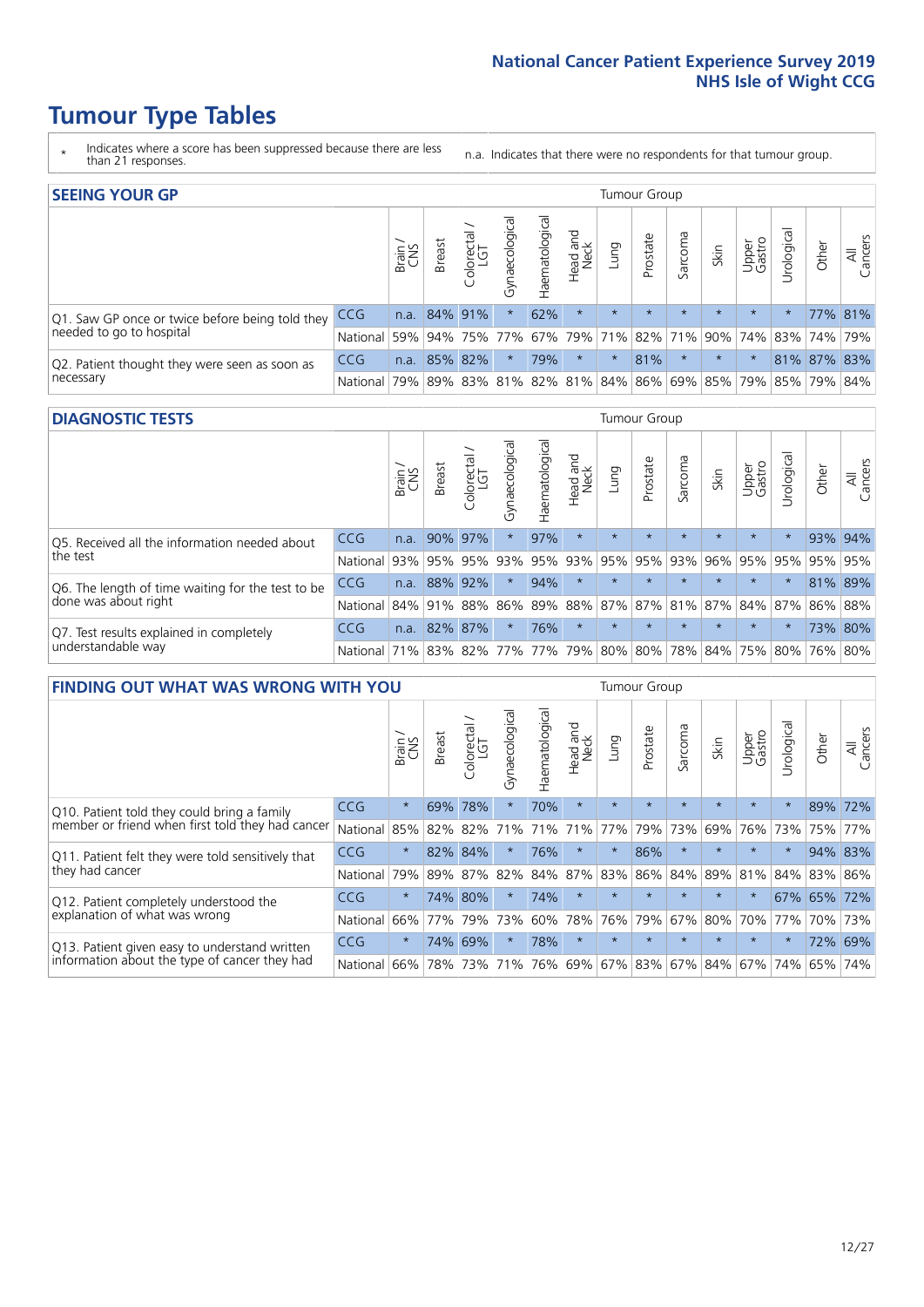# **Tumour Type Tables**

\* Indicates where a score has been suppressed because there are less than 21 responses.

n.a. Indicates that there were no respondents for that tumour group.

| <b>DECIDING THE BEST TREATMENT FOR YOU</b>         |            |         |               |                    |                |                |                        |                             | <b>Tumour Group</b> |         |         |                 |            |         |                |
|----------------------------------------------------|------------|---------|---------------|--------------------|----------------|----------------|------------------------|-----------------------------|---------------------|---------|---------|-----------------|------------|---------|----------------|
|                                                    |            | Brain   | <b>Breast</b> | Colorectal.<br>LGT | Gynaecological | Haematological | ad and<br>Neck<br>Head | Lung                        | Prostate            | Sarcoma | Skin    | Upper<br>Gastro | Jrological | Other   | All<br>Cancers |
| Q14. Patient felt that treatment options were      | CCG        | $\star$ | 78%           | 88%                | $\star$        | 81%            | $\star$                | $\star$                     | $\star$             | $\star$ | $\star$ | $\star$         | $\star$    |         | 78% 80%        |
| completely explained                               | National   | 85%     | 85%           | 85%                | 85%            | 82%            | 87%                    | 84%                         | 83%                 | 83%     | 89%     | 81%             | 83%        | 79%     | 83%            |
| Q15. Patient felt possible side effects were       | <b>CCG</b> | $\star$ | 62%           | 76%                |                | 83%            | $\star$                | $\star$                     | 67%                 | $\star$ | $\star$ | $\star$         | 76%        | 70%     | 72%            |
| definitely explained in an understandable way      | National   | 69%     | 74%           | 76%                | 75%            | 69%            | 73%                    | 74%                         | 73%                 | 73%     | 77%     | 72%             | 71%        | 70%     | 73%            |
| Q16. Patient definitely given practical advice and | <b>CCG</b> | $\star$ | 68%           | 70%                | $\star$        | 64%            | $\star$                | $\star$                     | $\star$             | $\star$ | $\star$ | $\star$         | $^\star$   |         | 71% 66%        |
| support in dealing with side effects of treatment  | National   | 63%     | 70%           | 70%                | 69%            | 65%            | 70%                    | 69%                         | 65%                 | 66%     | 71%     | 66%             | 63%        | 64%     | 67%            |
| Q17. Patient definitely told about side effects    | <b>CCG</b> | n.a.    | 54%           | 58%                | $\star$        | 56%            | $\star$                | $\star$                     | $\star$             | $\star$ | $\star$ | $\star$         | $^\star$   | 48%     | 55%            |
| that could affect them in the future               | National   | 62%     | 57%           | 59%                | 56%            | 51%            | 64%                    | 56%                         | 66%                 | 54%     | 66%     | 53%             | 56%        | 52%     | 57%            |
| Q18. Patient definitely involved as much as they   | <b>CCG</b> | $\star$ | 76%           | 80%                | $\star$        | 76%            | $\star$                | $\star$                     | 86%                 | $\star$ | $\star$ | $\star$         |            | 76% 74% | 177%           |
| wanted in decisions about care and treatment       | National   | 79%     |               | 81% 83%            |                |                |                        | 81% 80% 81% 81% 84% 81% 87% |                     |         |         | 79%             | 79%        | 78% 81% |                |

#### **CLINICAL NURSE SPECIALIST (CNS)** Tumour Group

|                                                                                        |          | Brain           | <b>Breast</b>   | Colorectal<br>LGT | ᠊ᢛ<br>Gynaecologic | $\overline{\sigma}$<br>ت<br>aematologi | Head and<br>Neck        | Lung    | Prostate | Sarcoma | Skin    | Upper<br>Gastro | $\overline{\sigma}$<br>Irologica | Other | All<br>Cancers |
|----------------------------------------------------------------------------------------|----------|-----------------|-----------------|-------------------|--------------------|----------------------------------------|-------------------------|---------|----------|---------|---------|-----------------|----------------------------------|-------|----------------|
| Q19. Patient given the name of a CNS who<br>would support them through their treatment | CCG      | $\star$         | 100% 88%        |                   |                    | 88%                                    | $\star$                 |         | 95%      | $\star$ | $\star$ | $\star$         |                                  |       | 93% 92%        |
|                                                                                        | National | 95%             | 95%             | 92%               | 95%                | 92%                                    | 91%                     |         | 94% 91%  | 91%     | 91%     | 93%             | 85%                              | 89%   | 92%            |
| Q20. Patient found it very or quite easy to                                            | CCG      | n.a.            | 82% 85%         |                   |                    | 70%                                    | $\star$                 | $\star$ | $\star$  | $\star$ | $\star$ | $\star$         |                                  |       | 76% 81%        |
| contact their CNS                                                                      | National |                 | 86% 84% 88% 85% |                   |                    | 87%                                    | 86%                     | 86% 80% |          |         |         | 86% 90% 85% 83% |                                  | 83%   | 85%            |
| Q21. Patient got understandable answers to                                             | CCG      | n.a.            | 93%             | 94%               |                    | 85%                                    | $\star$                 | $\star$ | $\star$  | $\star$ | $\star$ | $\star$         | $\star$                          |       | 74% 86%        |
| important questions all or most of the time                                            | National | 82% 87% 89% 86% |                 |                   |                    |                                        | 89% 88% 86% 87% 87% 93% |         |          |         |         |                 | 86% 87%                          | 86%   | 87%            |

| <b>SUPPORT FOR PEOPLE WITH CANCER</b>                                                             |            |         |               |            |                |                |                        |             | <b>Tumour Group</b> |         |         |                 |            |        |                |
|---------------------------------------------------------------------------------------------------|------------|---------|---------------|------------|----------------|----------------|------------------------|-------------|---------------------|---------|---------|-----------------|------------|--------|----------------|
|                                                                                                   |            | Brain   | <b>Breast</b> | Colorectal | Gynaecological | Haematological | ad and<br>Neck<br>Head | Lung        | Prostate            | Sarcoma | Skin    | Upper<br>Gastro | Jrological | Other  | All<br>Cancers |
| Q22. Hospital staff gave information about                                                        | <b>CCG</b> | $\star$ | 80%           | 97%        | $\star$        | 71%            | $\star$                | $\star$     | $\star$             | n.a.    | $\star$ | $\star$         | $\star$    | 88%    | 81%            |
| support or self-help groups for people with<br>cancer                                             | National   | 92%     | 92%           | 88%        | 87%            | 86%            | 88%                    | 87%         | 91%                 | 86%     | 90%     | 88%             | 81%        | 83%    | 88%            |
| Q23. Hospital staff discussed or gave information<br>about the impact cancer could have on day to | CCG.       | $\star$ | 73%           | 81%        | $\star$        | 83%            | $\star$                | $\star$     | $\star$             | $\star$ | $\star$ | $\star$         | $\star$    | 86%    | 80%            |
| day activities                                                                                    | National   | 84%     | 86%           | 85%        | 82%            | 84%            | 84%                    | 83%         | 88%                 | 81%     | 86%     | 83%             | 78%        | 79%    | 84%            |
| Q24. Hospital staff gave information on getting                                                   | CCG        | n.a.    | $\star$       | 63%        | $\star$        | 41%            | $\ast$                 | $\star$     | $\star$             | $\star$ |         | $\star$         | $\star$    | $\ast$ | 60%            |
| financial help or possible benefits                                                               | National   | 78%     | 68%           | 61%        | 66%            | 61%            | 67%                    | 72%         | 55%                 | 64%     | 60%     | 64%             | 47%        | 59%    | 63%            |
| Q25. Hospital staff told patient they could get                                                   | <b>CCG</b> | n.a.    | $\star$       | $\star$    | $\star$        | 82%            | $\star$                | $\star$     | $\star$             | n.a.    | n.a.    | $\star$         | $\star$    | $\ast$ | 76%            |
| free prescriptions                                                                                | National   | 82%     | 81%           | 83%        | 79%            | 87%            |                        | 84% 86% 80% |                     | 78%     | 71%     | 84%             | 73%        | 81%    | 82%            |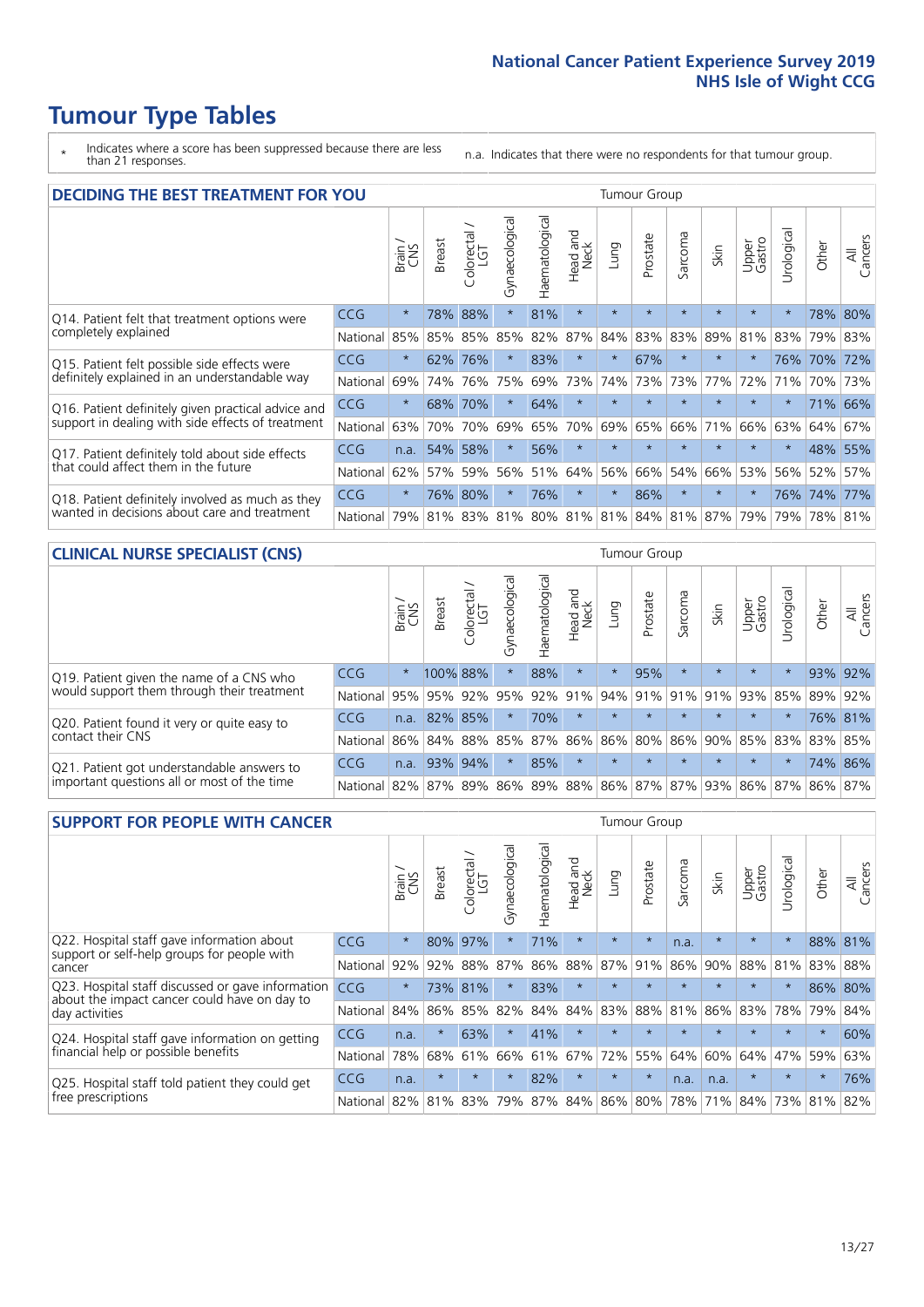# **Tumour Type Tables**

- \* Indicates where a score has been suppressed because there are less than 21 responses.
- n.a. Indicates that there were no respondents for that tumour group.

| <b>OPERATIONS</b>                                                                           |              |              |               |            |                |                |                         |         | Tumour Group |         |         |                 |                                                  |         |                |
|---------------------------------------------------------------------------------------------|--------------|--------------|---------------|------------|----------------|----------------|-------------------------|---------|--------------|---------|---------|-----------------|--------------------------------------------------|---------|----------------|
|                                                                                             |              | Brain<br>CNS | <b>Breast</b> | Colorectal | Gynaecological | Haematological | Head and<br>Neck        | Lung    | Prostate     | Sarcoma | Skin    | Upper<br>Gastro | σ<br>Jrologica                                   | Other   | All<br>Cancers |
| Q27. Beforehand, patient had all the information                                            | <b>CCG</b>   | n.a.         |               | 91% 100%   | $\star$        |                | $\star$                 | $\star$ | $\star$      | $\star$ | $\star$ | $\star$         | $\star$                                          | $\star$ | 93%            |
| needed about the operation                                                                  | National 96% |              |               | 97% 96%    | 96%            |                | 94% 96% 95% 97% 95% 96% |         |              |         |         |                 | 96% 95% 95%                                      |         | 96%            |
| Q28. Afterwards, staff completely explained how<br>operation had gone in understandable way | <b>CCG</b>   | n.a.         |               | 91% 68%    | $\star$        | $\star$        | $\star$                 | $\star$ | $\star$      | $\star$ | $\star$ | $\star$         | $\star$                                          | $\star$ | 72%            |
|                                                                                             | National 76% |              |               | 79% 83%    |                |                |                         |         |              |         |         |                 | 79%  78%  79%  79%  78%  80%  82%  79%  76%  77% |         | 79%            |

#### **HOSPITAL CARE AS AN INPATIENT** Tumour Group

|                                                                                                   |            | Brain | <b>Breast</b> | Colorectal /<br>LGT | Gynaecological | Haematological | Head and<br>Neck | Lung    | Prostate | Sarcoma | Skin    | Upper<br>Gastro | Urological | Other   | Cancers<br>$\overline{\overline{z}}$ |
|---------------------------------------------------------------------------------------------------|------------|-------|---------------|---------------------|----------------|----------------|------------------|---------|----------|---------|---------|-----------------|------------|---------|--------------------------------------|
| Q30. Hospital staff didn't talk in front of patient                                               | CCG        | n.a.  | $\star$       | $\star$             | $\star$        | $\star$        | $\star$          | $\star$ | $\star$  | $\star$ | $\star$ | $\star$         | $\star$    | $\star$ | 77%                                  |
| as if patient wasn't there                                                                        | National   | 81%   | 86%           | 81%                 | 83%            | 84%            | 83%              | 81%     | 88%      | 86%     | 86%     | 81%             | 83%        | 82%     | 84%                                  |
| 031. Patient had confidence and trust in all<br>doctors treating them                             | CCG        | n.a.  | $\star$       | $\star$             | $\star$        | $\star$        | $\star$          | $\star$ | $\star$  | $\star$ | $\star$ | $\star$         | $\star$    | $\star$ | 78%                                  |
|                                                                                                   | National   | 82%   | 83%           | 85%                 | 83%            | 82%            |                  | 87% 83% | 89%      | 86%     | 85%     | 81%             | 85%        | 80%     | 84%                                  |
| Q32. Patient's family or someone close definitely                                                 | CCG        | n.a.  | $\star$       | $\star$             | $\star$        | $\star$        | $\star$          | $\star$ | $\star$  | $\star$ | $\star$ | $\star$         | $\star$    | $\star$ | 76%                                  |
| felt able to talk to a doctor                                                                     | National   | 67%   | 72%           | 73%                 | 72%            | 74%            | 75%              | 74%     | 72%      | 71%     | 74%     | 73%             | 71%        | 69%     | 72%                                  |
| Q33. Patient had confidence and trust in all the<br>ward nurses treating them                     | CCG        | n.a.  | $\star$       | $\star$             | $\star$        | $\star$        | $\star$          | $\star$ | $\star$  | $\star$ | $\star$ | $\star$         | $\star$    | $\star$ | 76%                                  |
|                                                                                                   | National   | 72%   | 73%           | 72%                 |                | 71% 77%        |                  | 75% 77% | 79%      | 74%     | 75%     | 73%             | 77%        | 69%     | 74%                                  |
| Q34. Patient thought there were always or nearly<br>always enough nurses on duty to care for them | CCG        | n.a.  | $\star$       | $\star$             | $\star$        | $\star$        | $\star$          | $\star$ | $\star$  | $\star$ | $\star$ | $\star$         | $\star$    | $\star$ | 59%                                  |
|                                                                                                   | National   | 68%   | 64%           | 62%                 | 63%            | 63%            | 65%              | 68%     | 72%      | 65%     | 70%     | 65%             | 66%        | 60%     | 64%                                  |
| Q35. All hospital staff asked patient what name<br>they prefer to be called by                    | CCG        | n.a.  | $\star$       | $\star$             | $\star$        | $\star$        | $\star$          | $\star$ | $\star$  | $\star$ | $\star$ | $\star$         | $\star$    | $\star$ | 65%                                  |
|                                                                                                   | National   | 68%   | 62%           | 74%                 | 65%            | 72%            | 71%              | 76%     | 72%      | 74%     | 70%     | 78%             | 76%        | 69%     | 71%                                  |
| Q36. Patient always given enough privacy when                                                     | CCG        | n.a.  | $\star$       | $\star$             | $\star$        | $\star$        | $\star$          | $\star$ | $\star$  | $\star$ | $\star$ | $\star$         | $\star$    | $\star$ | 80%                                  |
| discussing condition or treatment                                                                 | National   | 78%   | 84%           | 85%                 | 81%            | 86%            |                  | 87% 84% | 88%      | 84%     | 84%     | 84%             | 85%        | 82%     | 85%                                  |
| Q37. Patient definitely found hospital staff to                                                   | <b>CCG</b> | n.a.  | $\star$       | $\star$             | $\star$        | $\star$        | $\star$          | $\star$ | $\star$  | $\star$ | $\star$ |                 | $\star$    | $\star$ | 52%                                  |
| discuss worries or fears during their inpatient visit                                             | National   | 45%   | 51%           | 55%                 | 51%            | 56%            | 52%              | 49%     | 53%      | 54%     | 51%     | 53%             | 49%        | 46%     | 52%                                  |
| Q38. Hospital staff definitely did everything they                                                | CCG        | n.a.  | $\star$       | $\star$             | $\star$        | $\star$        | $\star$          | $\star$ | $\star$  | $\star$ | $\star$ | $\star$         | $\star$    | $\star$ | 85%                                  |
| could to help control pain                                                                        | National   | 85%   | 83%           | 84%                 | 82%            | 82%            | 80%              | 84%     | 85%      | 83%     | 85%     | 82%             | 81%        | 82%     | 83%                                  |
| Q39. Patient always felt they were treated with                                                   | CCG        | n.a.  | $\star$       | $\star$             | $\star$        | $\star$        | $\star$          | $\star$ | $\star$  | $\star$ | $\star$ | $\star$         | $\star$    | $\star$ | 87%                                  |
| respect and dignity while in hospital                                                             | National   | 85%   | 87%           | 87%                 | 85%            | 89%            |                  | 87% 88% | 91%      | 89%     | 89%     | 88%             | 90%        | 86%     | 88%                                  |
| Q40. Patient given clear written information<br>about what should or should not do after leaving  | CCG        | n.a.  | $\star$       | $\star$             | $\star$        | $\star$        | $\star$          | $\star$ | $\star$  | $\star$ | $\star$ | $\star$         | $\star$    | $\star$ | 79%                                  |
| hospital                                                                                          | National   | 80%   | 89%           | 86%                 | 86%            | 83%            | 87%              | 82%     | 91%      | 85%     | 90%     | 82%             | 87%        | 83%     | 86%                                  |
| Q41. Hospital staff told patient who to contact                                                   | CCG        | n.a.  | $\star$       | $\star$             | $\star$        | $\star$        | $\star$          | $\star$ | $\star$  | $\star$ | $\star$ | $\star$         | $\star$    | $\star$ | 91%                                  |
| if worried about condition or treatment after<br>leaving hospital                                 | National   | 94%   | 95%           | 95% 93% 96%         |                |                |                  | 93% 92% | 96%      | 94%     | 95% 92% |                 | 92%        | 93%     | 94%                                  |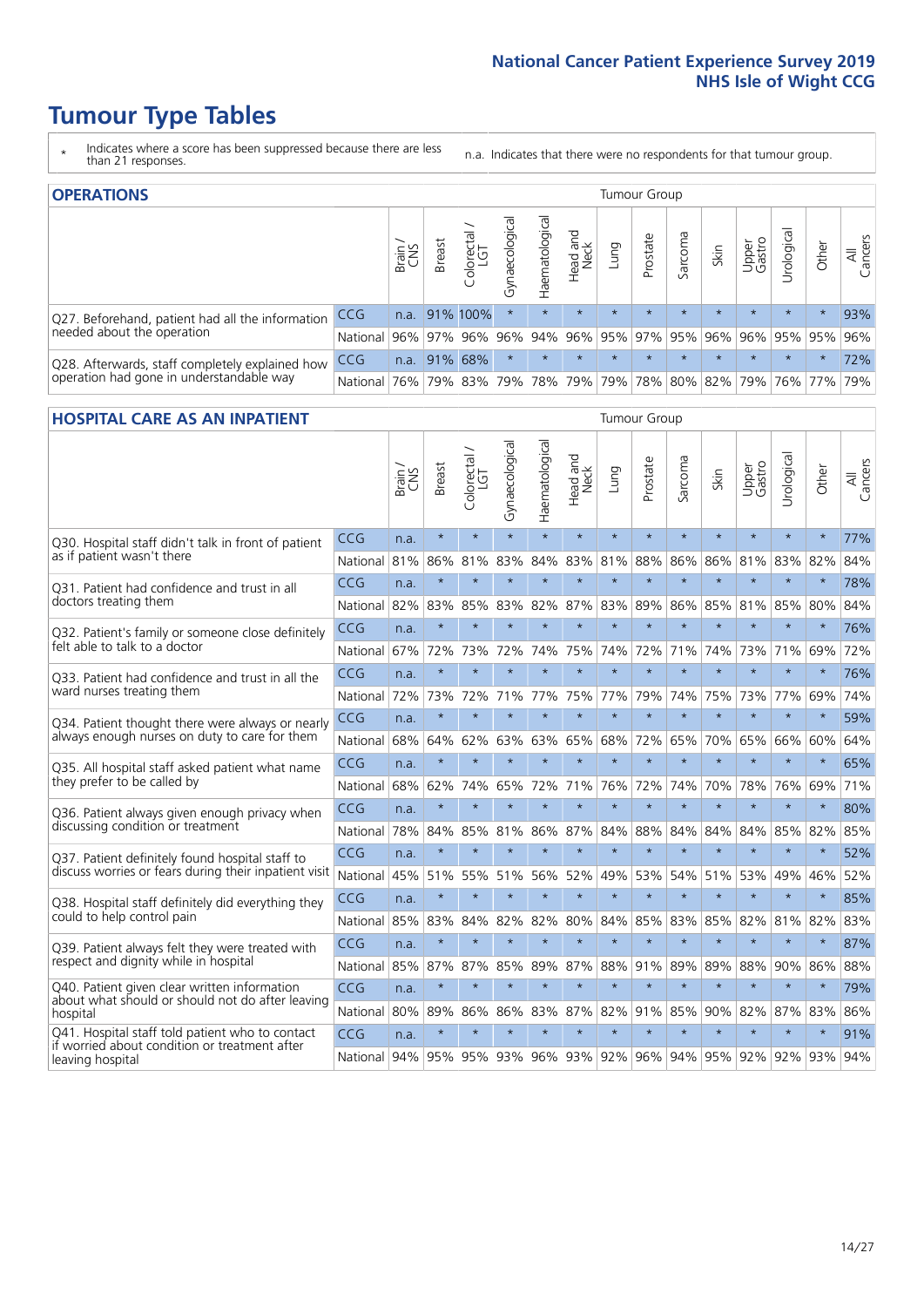# **Tumour Type Tables**

- \* Indicates where a score has been suppressed because there are less than 21 responses.
- n.a. Indicates that there were no respondents for that tumour group.

| <b>HOSPITAL CARE AS A DAY PATIENT / OUTPATIENT</b>                                                                    |            |       |               |            |                |                |                        |         |          | <b>Tumour Group</b> |         |                 |            |         |                |  |  |  |
|-----------------------------------------------------------------------------------------------------------------------|------------|-------|---------------|------------|----------------|----------------|------------------------|---------|----------|---------------------|---------|-----------------|------------|---------|----------------|--|--|--|
|                                                                                                                       |            | Brain | <b>Breast</b> | Colorectal | Gynaecological | Haematological | ad and<br>Neck<br>Head | Lung    | Prostate | arcoma<br>vĀ        | Skin    | Upper<br>Gastro | Urological | Other   | All<br>Cancers |  |  |  |
| Q43. Patient definitely found hospital staff to                                                                       | <b>CCG</b> | n.a.  | 78%           | 64%        | $\star$        | 61%            | $\star$                | $\star$ | $\star$  | $\star$             | $\star$ | $\star$         | $\star$    | 65%     | 67%            |  |  |  |
| discuss worries or fears during their outpatient or<br>day case visit                                                 | National   | 66%   | 68%           | 73%        | 70%            | 73%            | 72%                    | 70%     | 74%      | 72%                 | 72%     | 71%             | 67%        | 68%     | 71%            |  |  |  |
| Q44. Cancer doctor had the right documents at<br>patient's last outpatient appointment                                | <b>CCG</b> | n.a.  | 97%           | 93%        | $\star$        | 97%            | $\star$                | $\star$ | $\star$  | $\star$             | $\star$ | $\star$         | $\star$    | 93%     | 93%            |  |  |  |
|                                                                                                                       | National   | 94%   | 96%           | 96%        | 96%            | 97%            | 96%                    | 96%     | 96%      | 96%                 | 96%     | 94%             | 96%        | 95%     | 96%            |  |  |  |
| Q46. Beforehand patient completely had<br>all information needed about radiotherapy                                   | CCG        | n.a.  | $\star$       | $\star$    |                |                | $\star$                | $\star$ | $\star$  | n.a.                | n.a.    | $\star$         | $\star$    | $\star$ | 83%            |  |  |  |
| treatment                                                                                                             | National   | 91%   | 88%           | 83%        | 88%            | 84%            | 86%                    | 86%     | 88%      | 88%                 | 84%     | 86%             | 83%        | 84%     | 86%            |  |  |  |
| Q47. Patient completely given understandable<br>information about whether radiotherapy was                            | CCG        | n.a.  | $\star$       | $\star$    |                |                | $\star$                | $\star$ | $\star$  | n.a.                | n.a.    | $\star$         | $\star$    | $\star$ | 55%            |  |  |  |
| working                                                                                                               | National   | 56%   | 60%           | 57%        | 61%            | 62%            | 63%                    | 59%     | 60%      | 67%                 | 57%     | 52%             | 59%        | 59%     | 60%            |  |  |  |
| Q49. Beforehand patient completely had all                                                                            | CCG        | n.a.  | $\star$       | 73%        | $\star$        | 90%            | n.a.                   | $\star$ | $\star$  | n.a.                | $\star$ | $\star$         | $\star$    | $\ast$  | 83%            |  |  |  |
| information needed about chemotherapy<br>treatment                                                                    | National   | 80%   | 82%           | 86%        | 87%            | 85%            | 79%                    | 84%     | 86%      | 86%                 | 90%     | 84%             | 85%        | 85%     | 84%            |  |  |  |
| Q50. Patient given enough information about<br>whether chemotherapy was working in a<br>completely understandable way | <b>CCG</b> | n.a.  | $\star$       | 67%        | $\star$        | 76%            | n.a.                   | $\star$ | $\star$  | n.a.                | n.a.    | $\star$         | $\star$    | $\ast$  | 74%            |  |  |  |
|                                                                                                                       | National   | 54%   | 62%           | 64%        | 68%            | 75%            |                        | 57% 67% | 66%      | 71%                 | 79%     | 61%             | 68%        | 69%     | 68%            |  |  |  |

#### **HOME CARE AND SUPPORT** Tumour Group

|                                                                                                                   |            | Brain | <b>Breast</b> | olorectal<br>LGT<br>Ü | ᢛ<br>Gynaecologic | Haematological | ad and<br>Neck<br>Head | <b>Dung</b> | Prostate | Sarcoma | Skin    | Upper<br>Gastro | rological   | Other   | All<br>Cancers |
|-------------------------------------------------------------------------------------------------------------------|------------|-------|---------------|-----------------------|-------------------|----------------|------------------------|-------------|----------|---------|---------|-----------------|-------------|---------|----------------|
| Q51. Hospital staff definitely gave family or<br>someone close all the information needed to<br>help care at home | <b>CCG</b> | n.a.  | 65% 49%       |                       |                   | 55%            | $\star$                | $\star$     | $\star$  | $\star$ | $\star$ | $\star$         |             | 59%     | 51%            |
|                                                                                                                   | National   | 58%   | 58%           | 63%                   | 57%               |                | 62% 67%                |             | 59% 61%  |         | 62% 65% | 60% 59% 55%     |             |         | 60%            |
| Q52. Patient definitely given enough support<br>from health or social services during treatment                   | <b>CCG</b> | n.a.  |               | 57%                   | $\star$           | $\star$        | $\star$                | $\star$     | $\star$  | $\star$ | $\star$ | $\star$         | $\star$     | $\star$ | 51%            |
|                                                                                                                   | National   | 42%   | 52%           | 60%                   |                   | 45% 51%        | 59%                    | 50%         | 48%      |         | 53% 57% |                 | 54% 48% 51% |         | 52%            |
| Q53. Patient definitely given enough support<br>from health or social services after treatment                    | <b>CCG</b> | n.a.  | $\star$       | $\star$               | $\star$           |                | $\star$                | $\star$     | $\star$  | n.a.    | $\star$ | $\star$         | $\star$     | $\star$ | 47%            |
|                                                                                                                   | National l | 39%   | 41% 53%       |                       | 39%               | $ 43\% $       | 56%                    | 40%         | 46%      | 48%     | 59%     | 47%             | 44%         | 44%     | 45%            |

| <b>CARE FROM YOUR GENERAL PRACTICE</b>                                                                     |                      |         |               |                   |                | Tumour Group   |                                         |         |                             |         |         |                 |           |         |                |
|------------------------------------------------------------------------------------------------------------|----------------------|---------|---------------|-------------------|----------------|----------------|-----------------------------------------|---------|-----------------------------|---------|---------|-----------------|-----------|---------|----------------|
|                                                                                                            |                      | Brain,  | <b>Breast</b> | Colorectal<br>LGT | Gynaecological | Haematological | Head and<br>Neck                        | Lung    | Prostate                    | Sarcoma | Skin    | Upper<br>Gastro | Urologica | Other   | All<br>Cancers |
| Q54. GP given enough information about<br>patient's condition and treatment                                | <b>CCG</b>           | $\star$ |               | 96% 94%           | $\star$        | 94%            | $\star$                                 | $\star$ | $\star$                     | $\star$ | $\star$ | $\star$         | $\star$   | $\star$ | 92%            |
|                                                                                                            | National 91% 96% 95% |         |               |                   | 95%            |                | 96% 94% 94% 96% 94% 96% 93% 95% 94% 95% |         |                             |         |         |                 |           |         |                |
| Q55. General practice staff definitely did<br>everything they could to support patient during<br>treatment | <b>CCG</b>           | n.a.    |               | 52% 62%           | $\star$        | 39%            | $\star$                                 | $\star$ | $\star$                     | $\star$ | $\star$ | $\star$         | $\star$   | 55%     | 58%            |
|                                                                                                            | National             | 55%     |               | 58% 59%           | 56%            |                | 56% 59%                                 |         | 56% 64% 56% 65% 59% 59% 55% |         |         |                 |           |         | 58%            |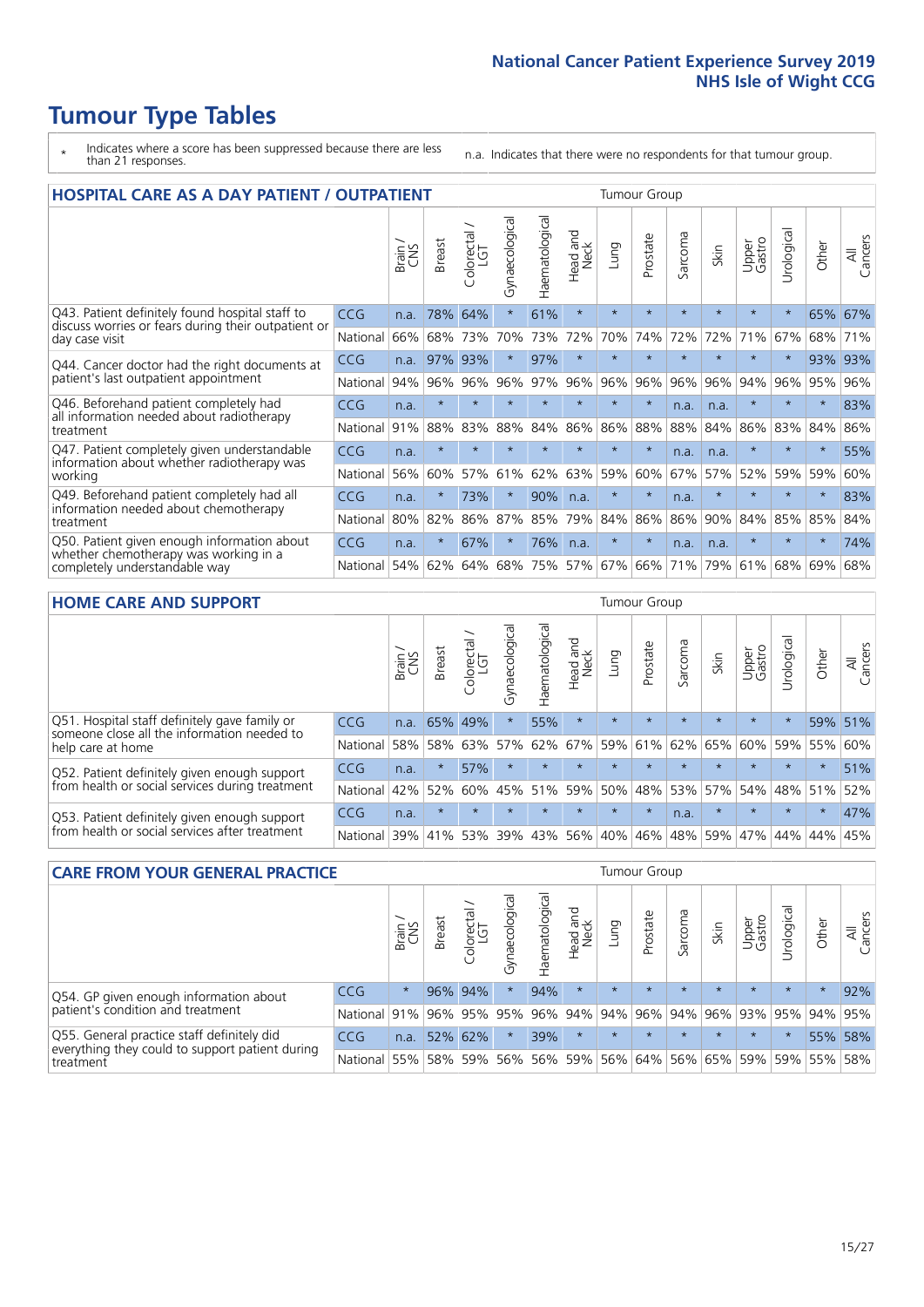# **Tumour Type Tables**

- \* Indicates where a score has been suppressed because there are less than 21 responses.
- n.a. Indicates that there were no respondents for that tumour group.

#### **YOUR OVERALL NHS CARE** THE TWO CONTROLLER THE THE THROUP CHANGE THE TUMOUR GROUP

|            | Brain                                            | <b>Breast</b> | Colorectal | Gynaecological               | Haematological | aad and<br>Neck<br>Head | Lung    | Prostate | Sarcoma    | Skin    | Upper<br>Gastro | $\overline{c}$<br>Urologic | Other  | All<br>Cancers |
|------------|--------------------------------------------------|---------------|------------|------------------------------|----------------|-------------------------|---------|----------|------------|---------|-----------------|----------------------------|--------|----------------|
| <b>CCG</b> | $\star$                                          | 72%           | 65%        | $\star$                      | 54%            | $\star$                 | $\star$ | 57%      | $\star$    | $\star$ | $\star$         | $\star$                    | 78%    | 65%            |
| National   | 60%                                              |               |            | 69%                          | 75%            | 73%                     | 73%     | 75%      | 70%        | 79%     | 69%             | 74%                        | 68%    | 73%            |
| <b>CCG</b> | n.a.                                             | 41%           |            |                              | 50%            | $\star$                 | $\star$ | $\star$  | $\star$    | $\star$ | $\star$         | $\star$                    | $\ast$ | 41%            |
| National   | 36%                                              | 41%           | 40%        | 34%                          | 36%            | 39%                     | 36%     | 40%      | 34%        | 44%     | 36%             | 33%                        | 31%    | 38%            |
| <b>CCG</b> | $\star$                                          | 85%           | 95%        |                              | 83%            | $\star$                 | $\star$ | $\star$  | $\star$    | $\star$ | $\star$         |                            | 87%    | 85%            |
| National   | 85%                                              | 90%           |            | 87%                          | 91%            | 90%                     | 90%     |          | 88%        | 90%     | 86%             | 85%                        |        | 89%            |
| <b>CCG</b> | $\star$                                          | 74%           |            | $\star$                      | 63%            | $\star$                 | $\star$ | 76%      | $\star$    | $\star$ | $\star$         | 76%                        |        | 69%            |
| National   | 58%                                              | 68%           | 73%        | 66%                          | 66%            | 71%                     | 71%     | 76%      | 68%        | 73%     | 66%             | 75%                        | 64%    | 69%            |
| <b>CCG</b> | n.a.                                             | 8%            | 20%        |                              | 29%            | $\star$                 | $\star$ | 14%      | $\star$    | $\star$ | $\star$         | 19%                        | 7%     | 18%            |
| National   | 42%                                              | 30%           | 32%        | 31%                          | 33%            | 21%                     | 34%     |          | 36%        | 20%     | 36%             | 21%                        | 32%    | 30%            |
| CCG        | n.a.                                             | 8.5           | 8.9        | $\star$                      | 8.7            | $\star$                 | $\star$ | $\star$  | $\star$    | $\star$ | $\star$         | 8.6                        | 8.6    | 8.6            |
| National   | 8.6                                              | 8.9           | 8.8        | 8.7                          | 8.9            | 8.8                     | 8.8     | 8.8      | 8.8        | 8.9     | 8.7             | 8.7                        | 8.7    | 8.8            |
|            | Q58. Overall the administration of care was good |               |            | 73% 73%<br>42%<br>88%<br>68% |                |                         |         |          | 88%<br>31% |         |                 |                            |        | 87%<br>58%     |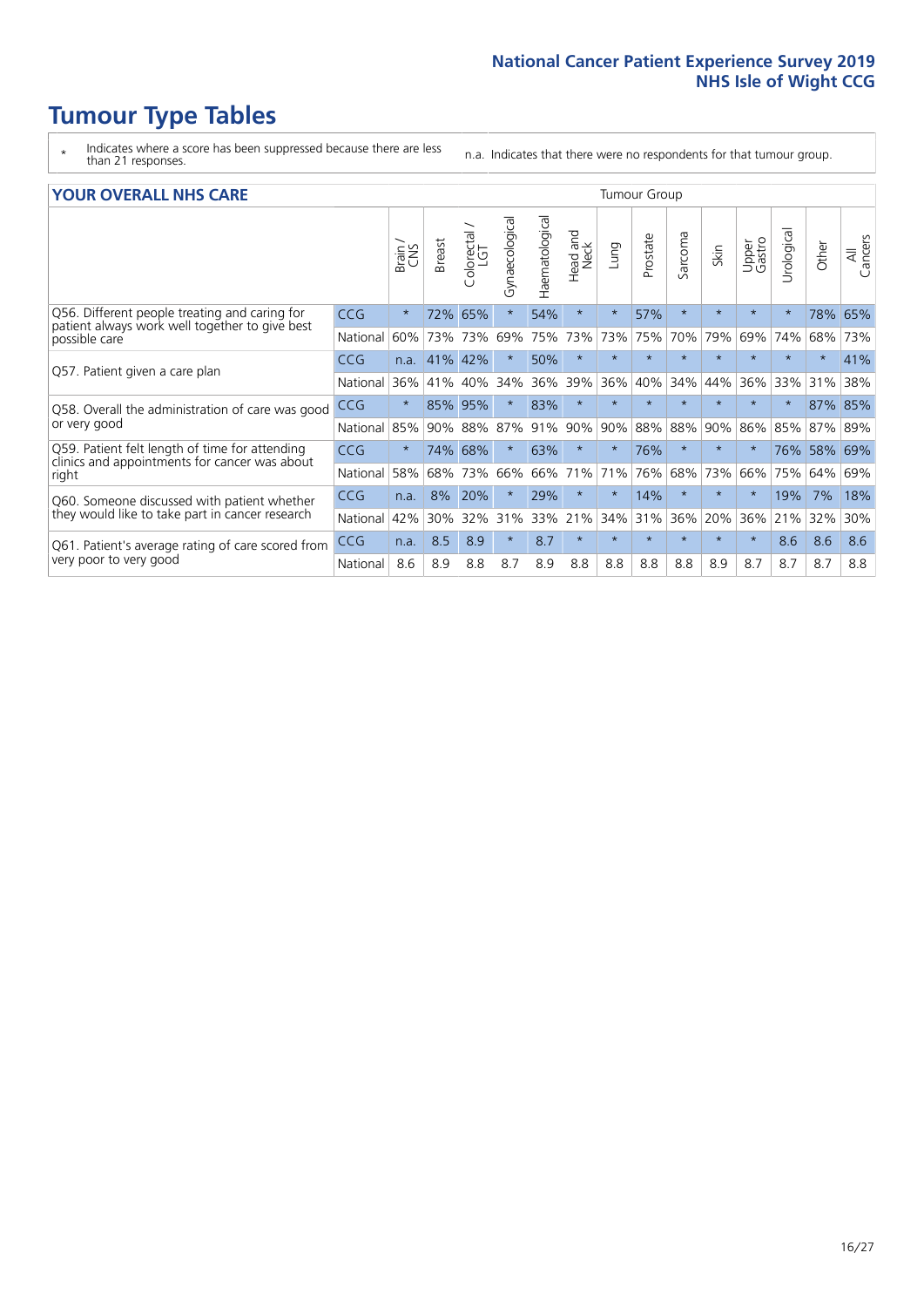### **Year on Year Charts**





#### **DIAGNOSTIC TESTS**





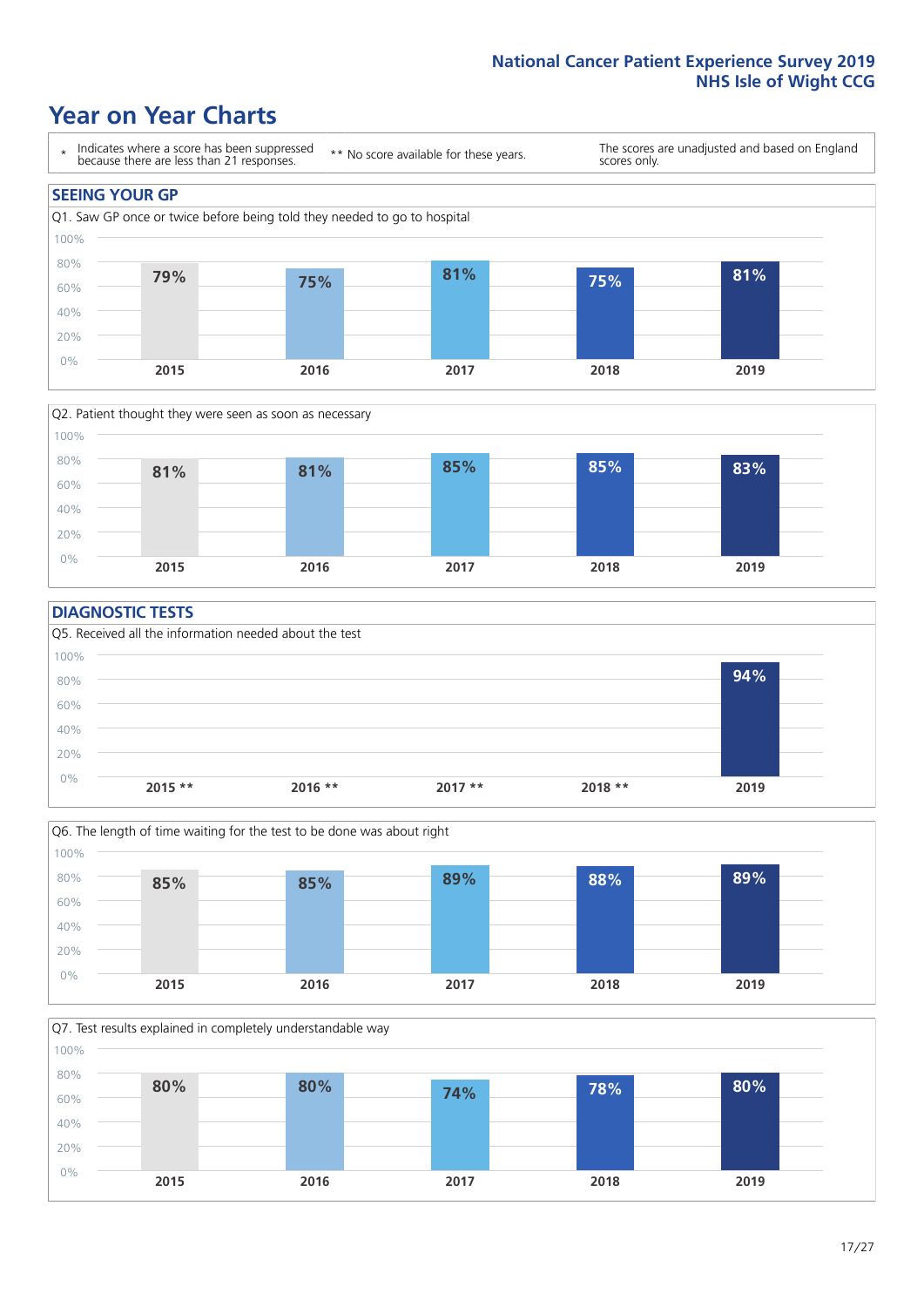### **Year on Year Charts**

\* Indicates where a score has been suppressed because there are less than 21 responses.

\*\* No score available for these years.

The scores are unadjusted and based on England scores only.









#### **DECIDING THE BEST TREATMENT FOR YOU** Q14. Patient felt that treatment options were completely explained 0% 20% 40% 60% 80% 100% **2015 2016 2017 2018 2019 68% 81% 82% 77% 80%**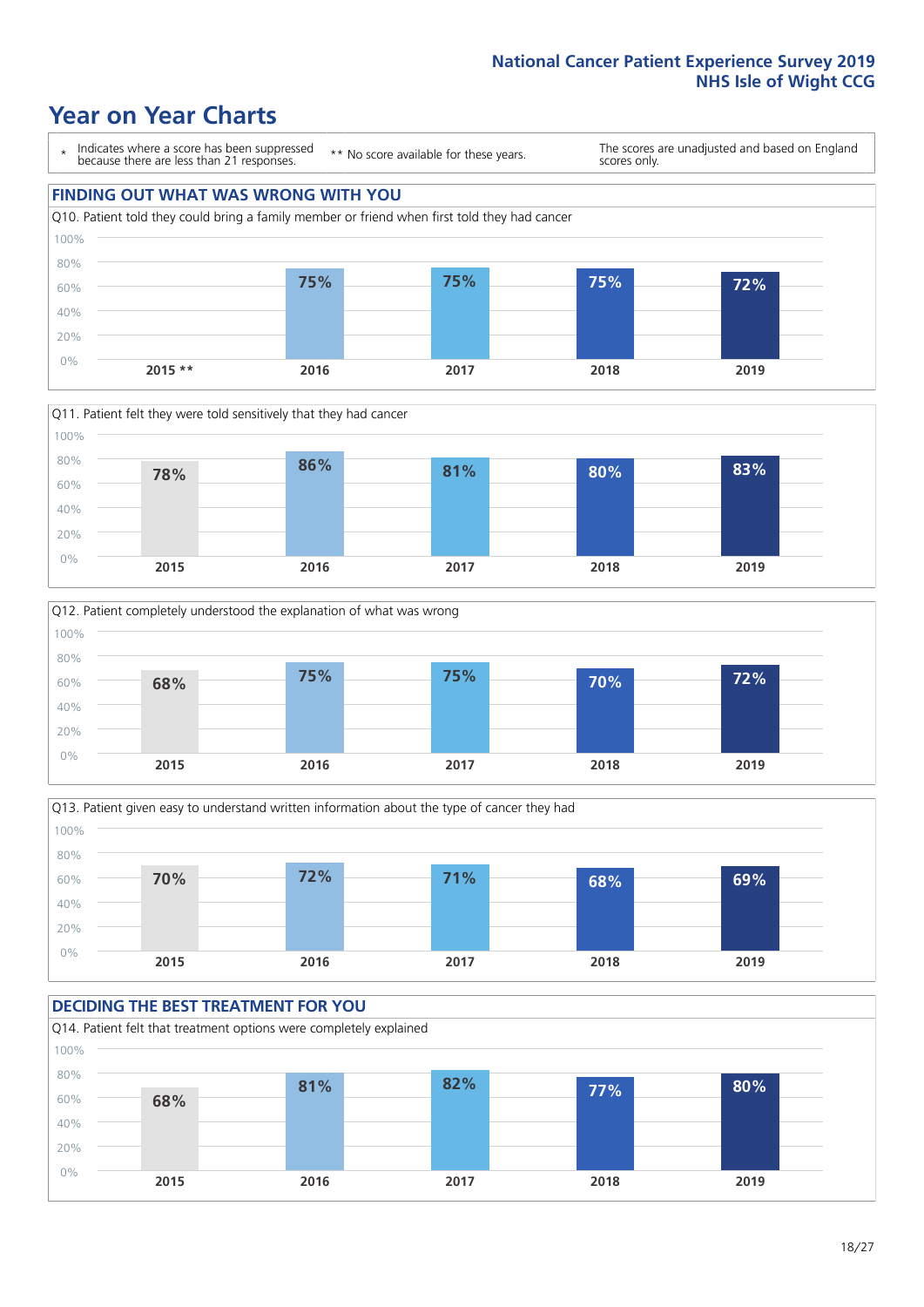### **Year on Year Charts**







Q18. Patient definitely involved as much as they wanted in decisions about care and treatment  $0%$ 20% 40% 60% 80% 100% **2015 \*\* 2016 \*\* 2017 \*\* 2018 \*\* 2019 77%**

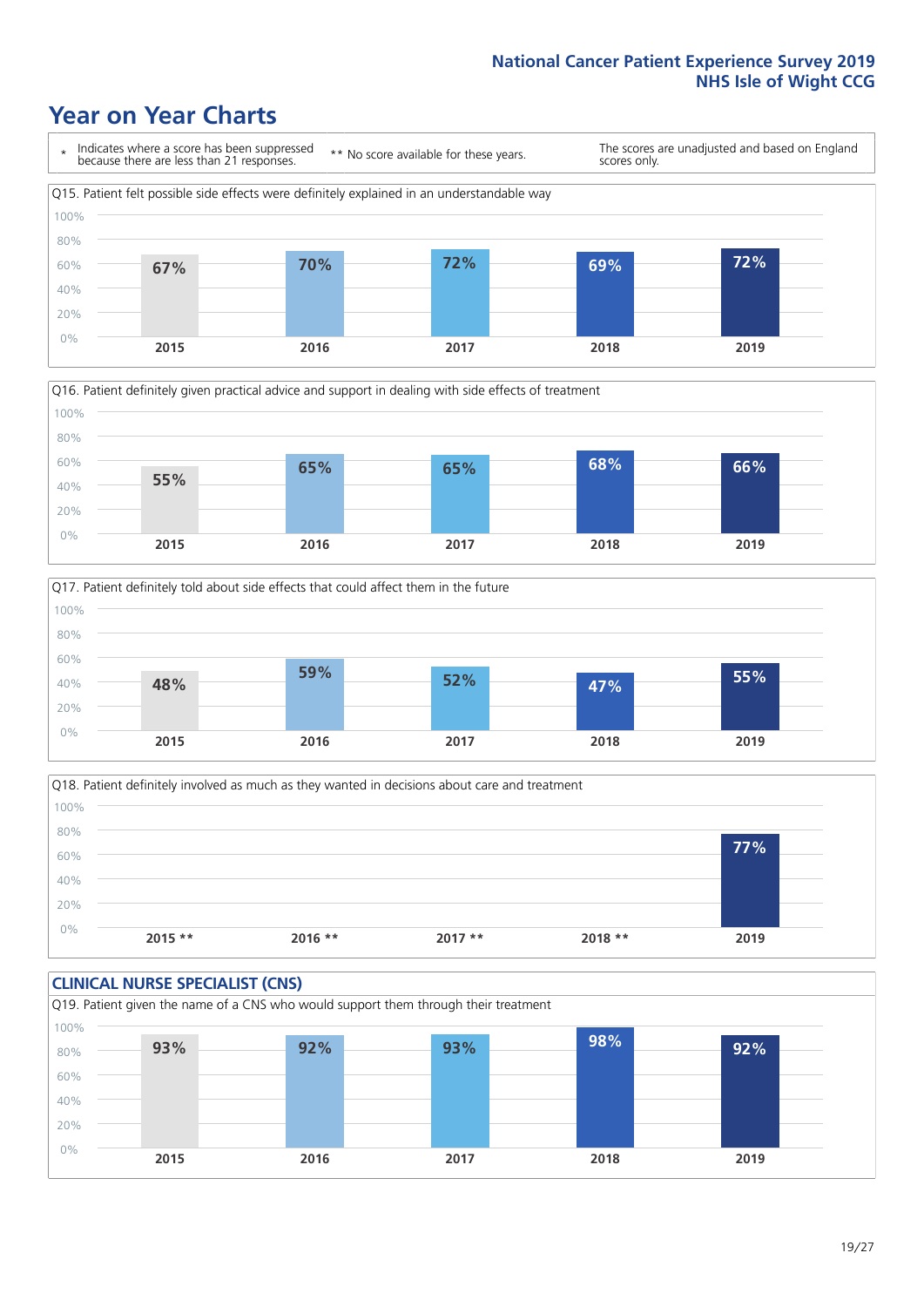### **Year on Year Charts**









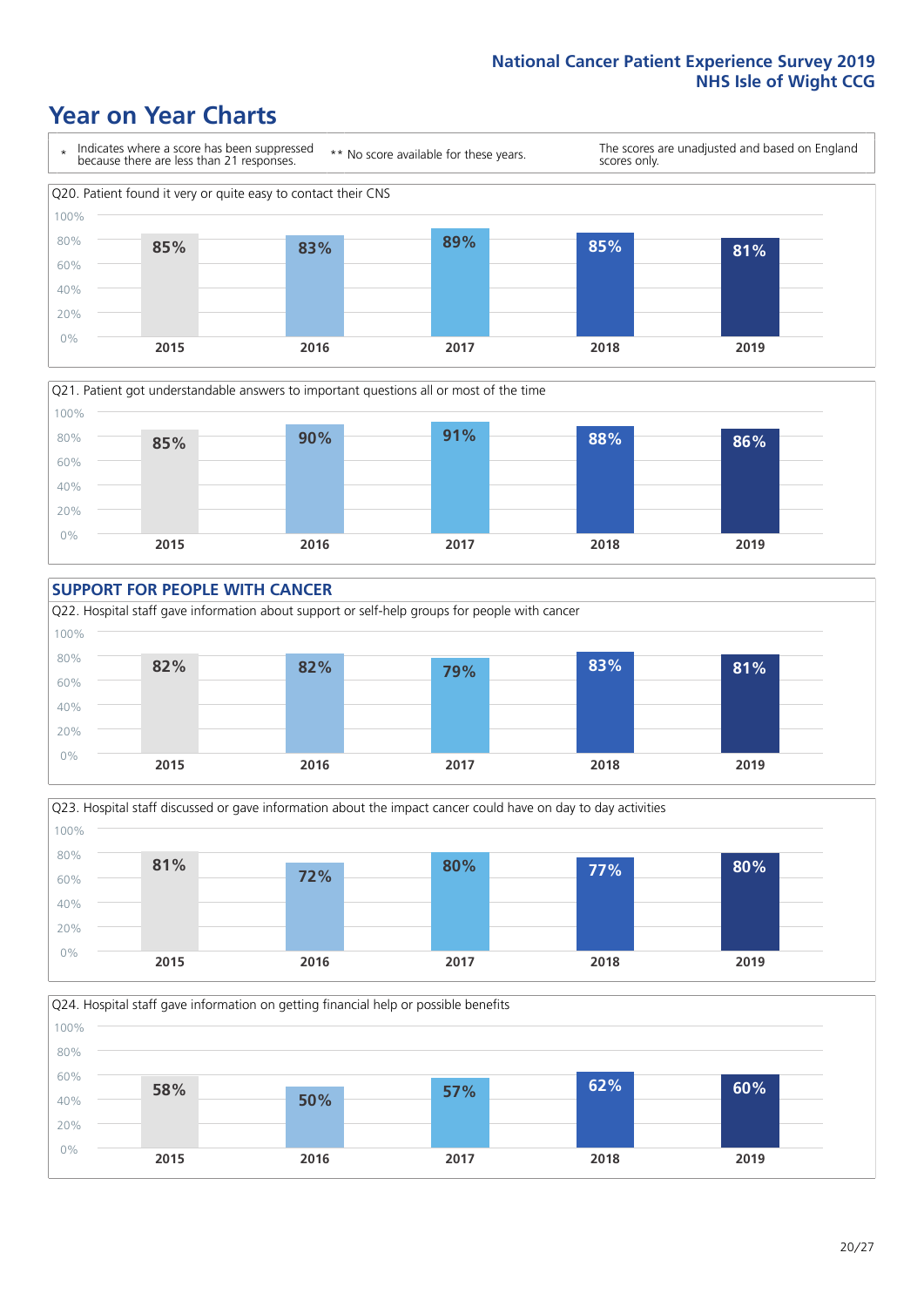### **Year on Year Charts**



#### **OPERATIONS**





### **HOSPITAL CARE AS AN INPATIENT** Q30. Hospital staff didn't talk in front of patient as if patient wasn't there 0% 20% 40% 60% 80% 100% **2015 \*\* 2016 \*\* 2017 \*\* 2018 \*\* 2019 77%**

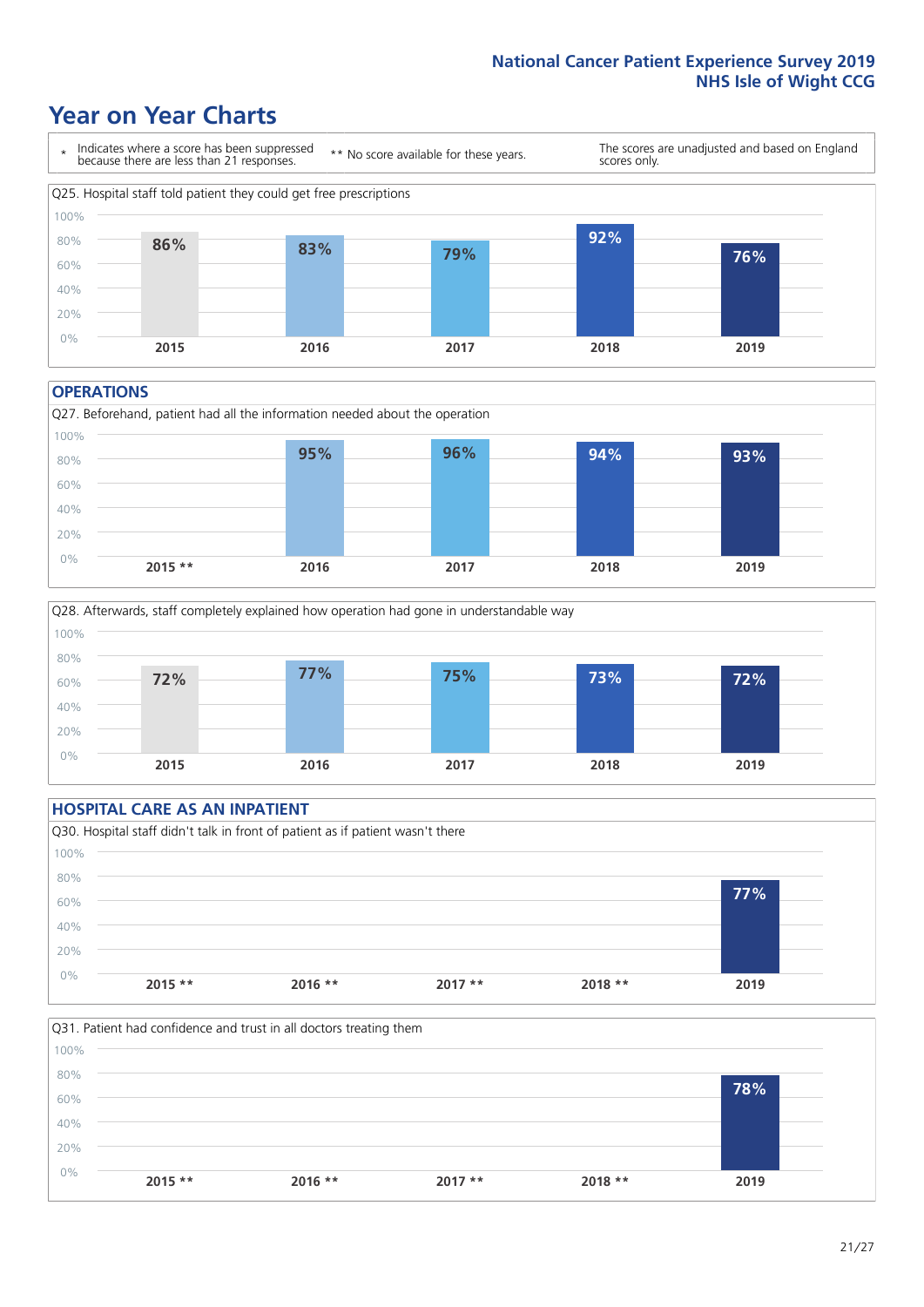### **Year on Year Charts**









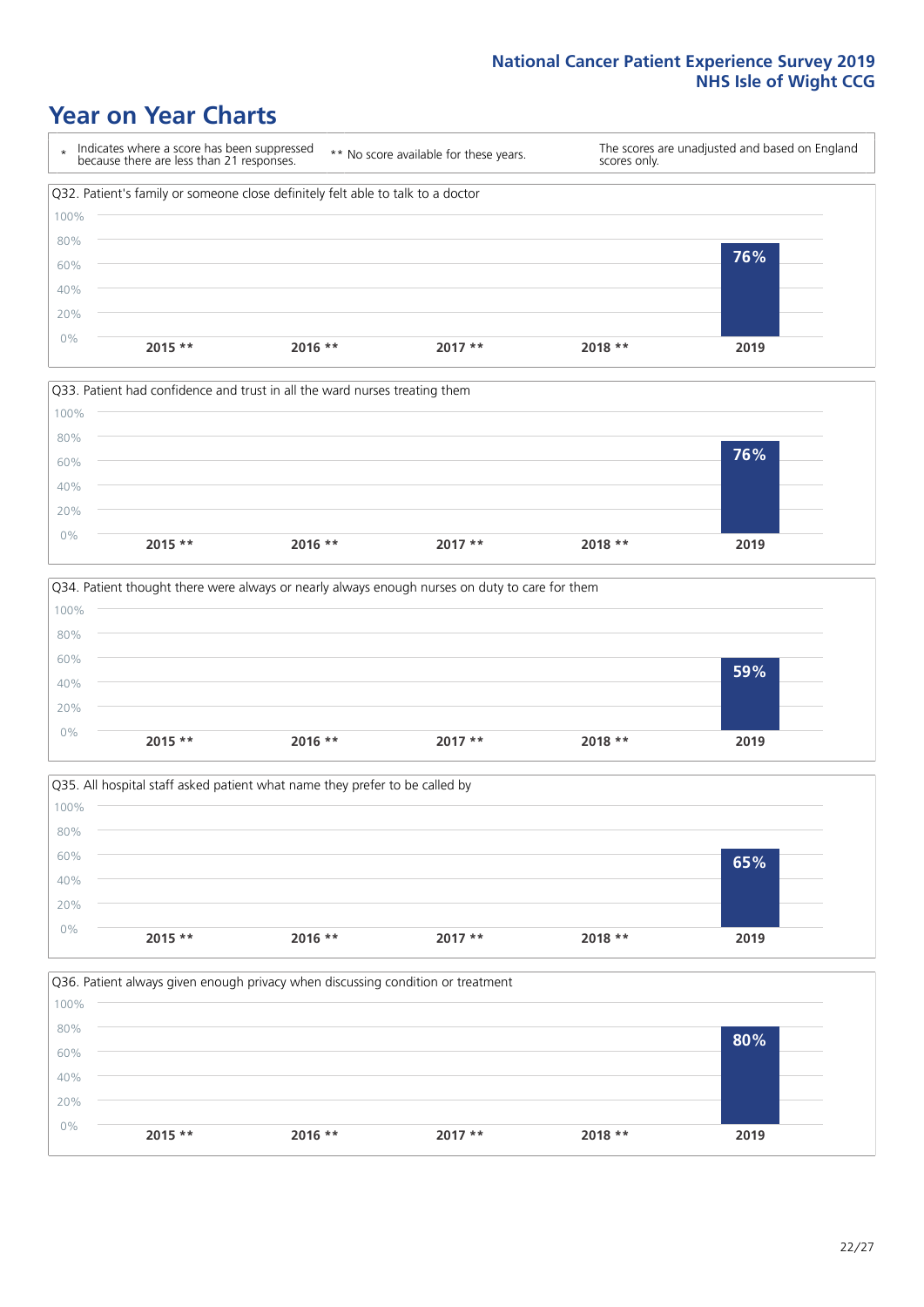### **Year on Year Charts**









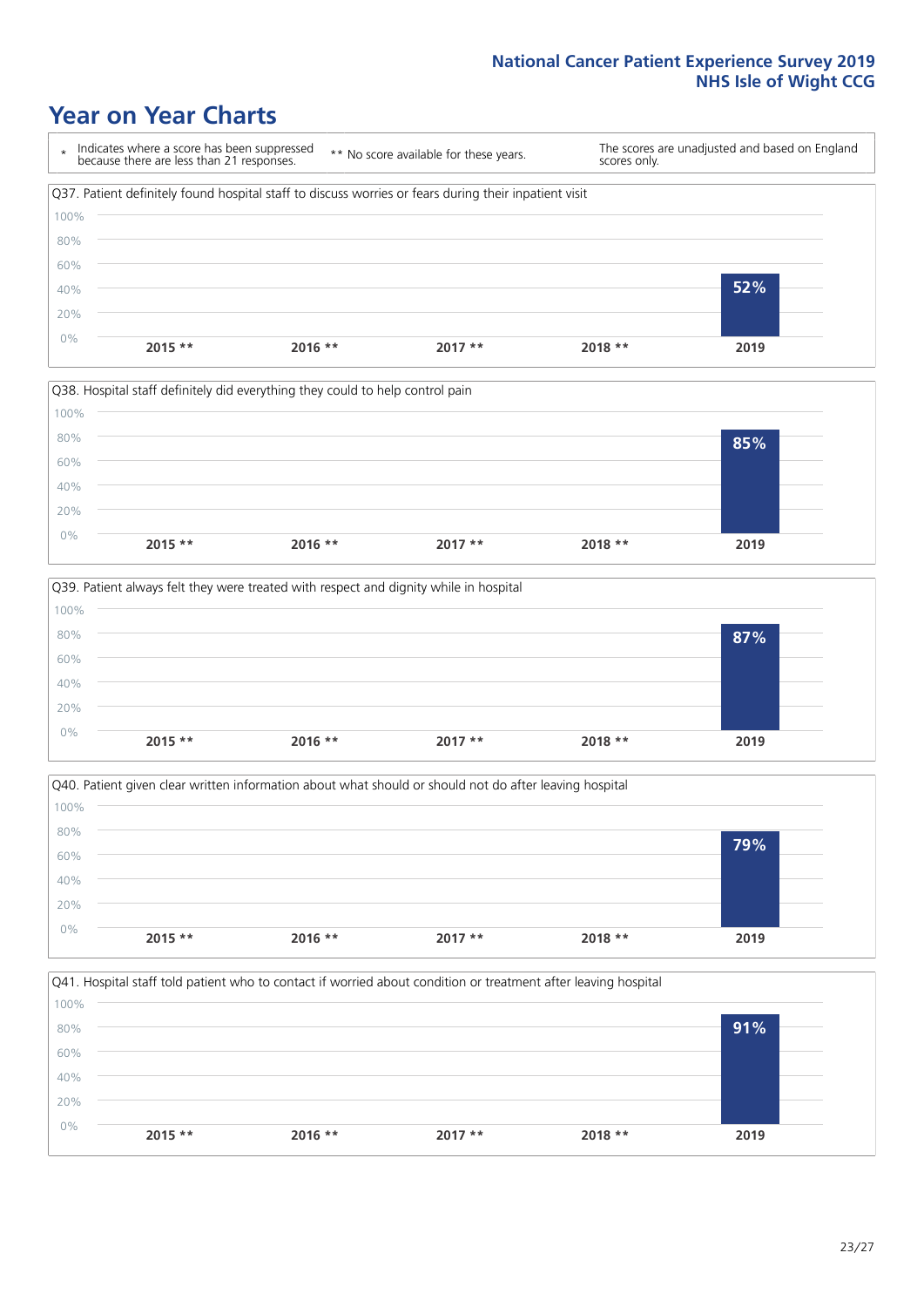### **Year on Year Charts**

\* Indicates where a score has been suppressed because there are less than 21 responses.

\*\* No score available for these years.

The scores are unadjusted and based on England scores only.

#### **HOSPITAL CARE AS A DAY PATIENT / OUTPATIENT**









Q49. Beforehand patient completely had all information needed about chemotherapy treatment

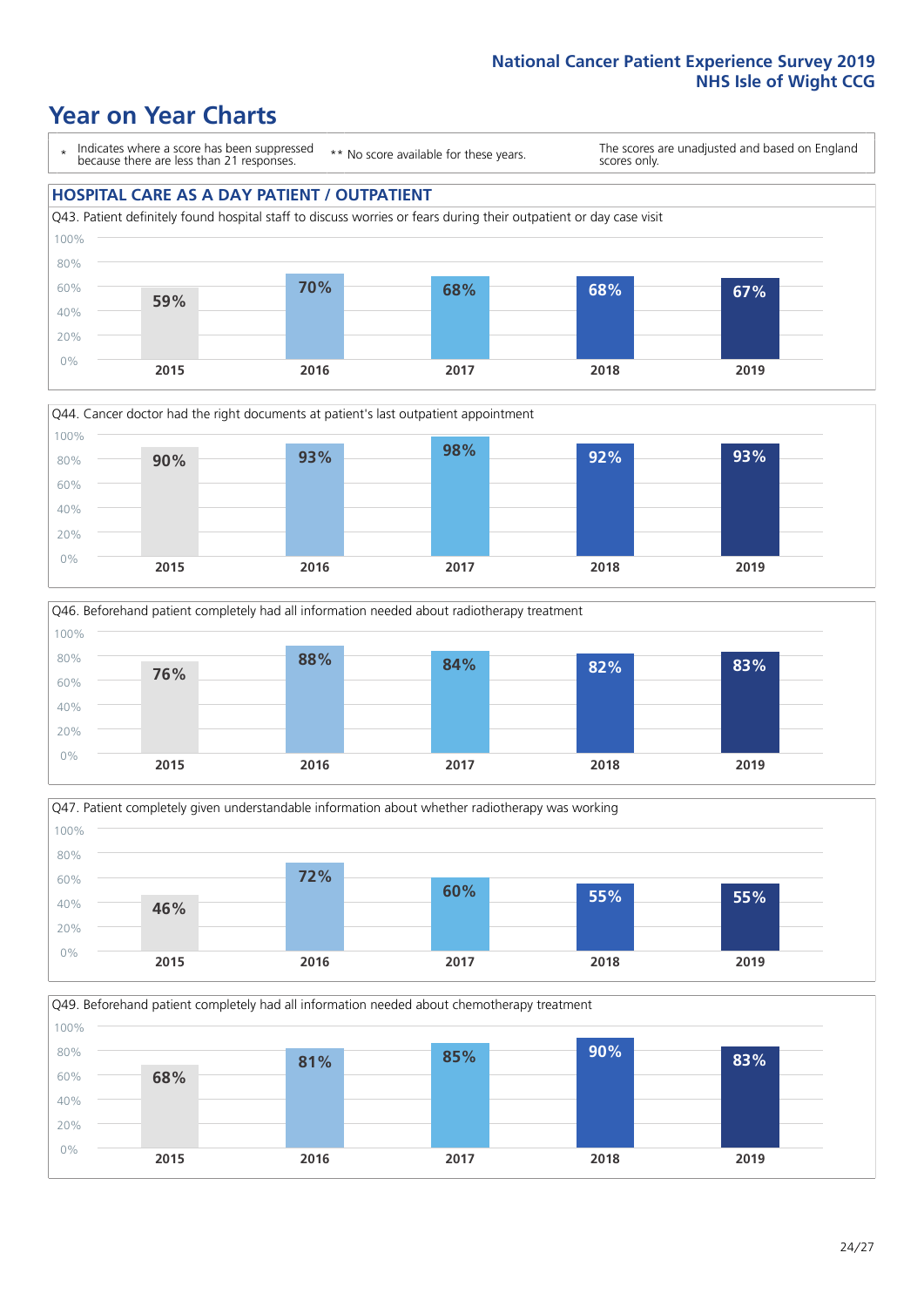### **Year on Year Charts**

\* Indicates where a score has been suppressed because there are less than 21 responses. \*\* No score available for these years. The scores are unadjusted and based on England scores only. Q50. Patient given enough information about whether chemotherapy was working in a completely understandable way 0% 20% 40% 60% 80% 100% **2015 2016 2017 2018 2019 42% 61% 71% 69% 74%**

#### **HOME CARE AND SUPPORT**







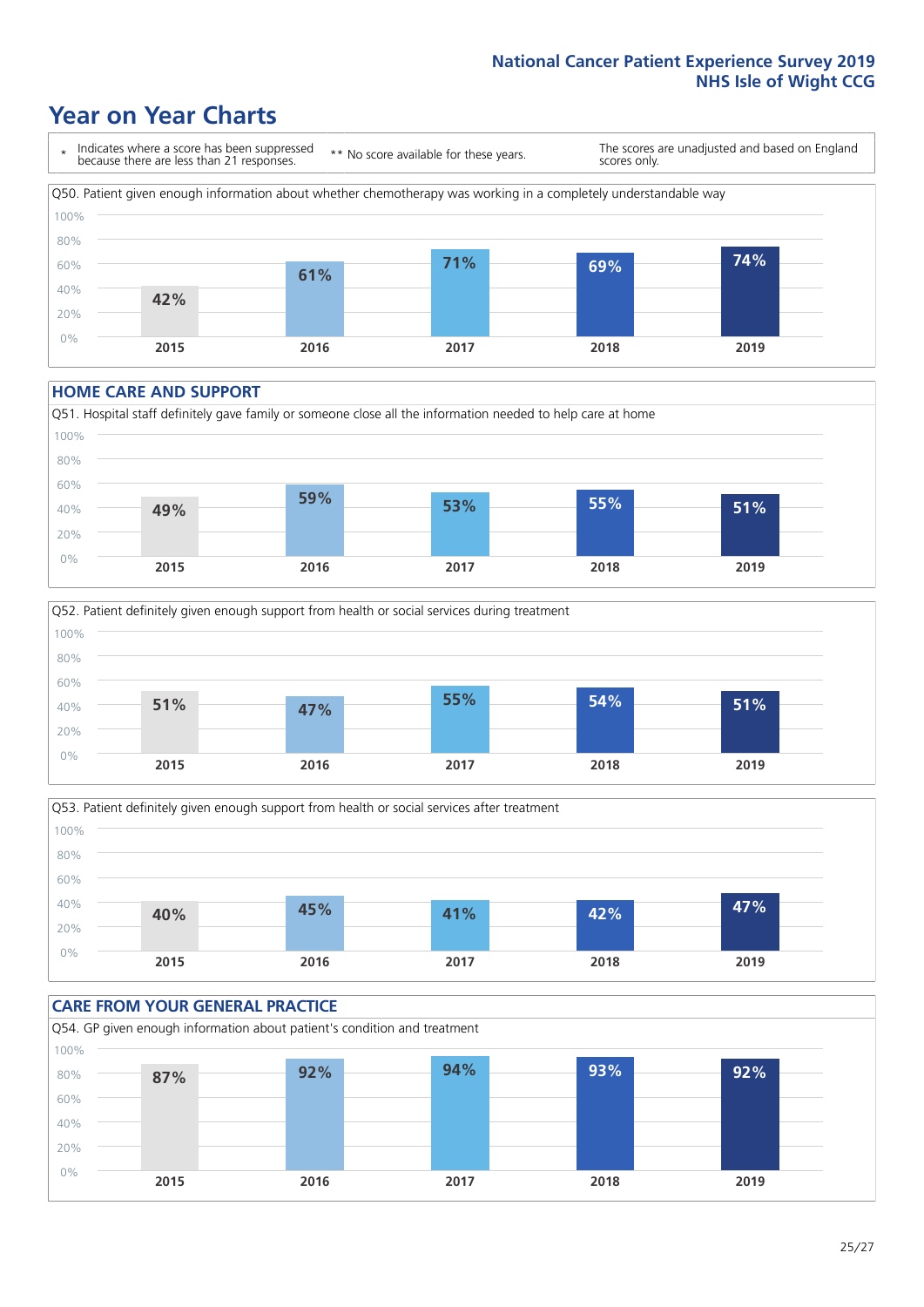### **Year on Year Charts**

\* Indicates where a score has been suppressed because there are less than 21 responses.

\*\* No score available for these years.

The scores are unadjusted and based on England scores only.



#### **YOUR OVERALL NHS CARE**







Q59. Patient felt length of time for attending clinics and appointments for cancer was about right 100%